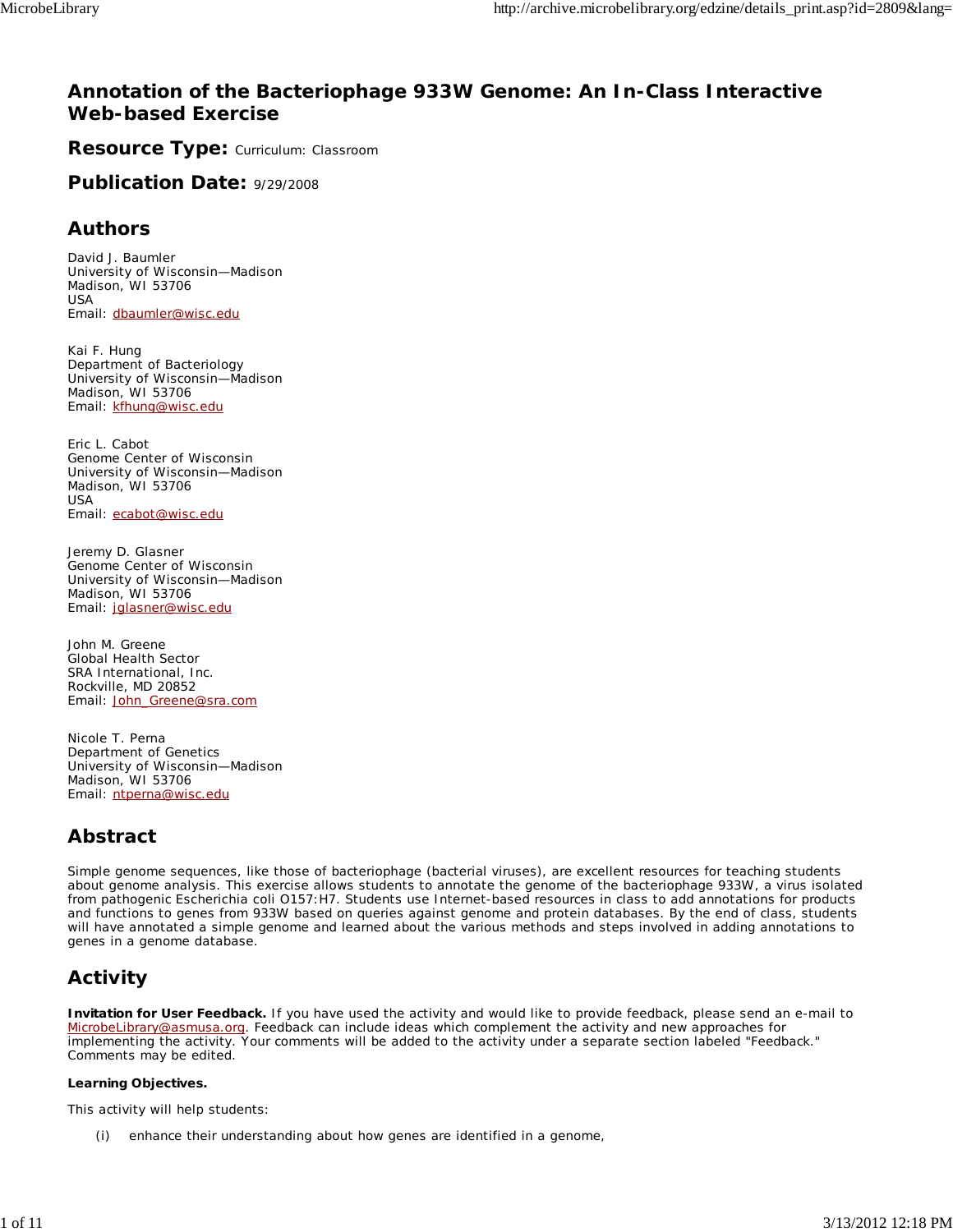- (ii) improve their knowledge about hypothetical proteins, and
- (iii) be able to use the tools BLAST and InterProScan to derive biological information for adding product and function annotations to a gene in a genome.

#### **Background.**

Students should have knowledge of the basics of genetics, the central dogma of molecular biology (DNA to RNA to protein), and an understanding that the entire collection of genes comprise a genome. Extensive computer skills are not required, but the students should be familiar with using a web browser (e.g., Internet Explorer or Mozilla Firefox).

#### **Materials**.

A classroom with wireless Internet access (request that students bring wireless-ready laptops) or a classroom or computer lab with Internet access is required for this exercise. Contact the staff at the ASAP database (pmliss@wisc.edu) and request to set up your own unique version of the bacteriophage 933W genome to annotate with your class. Note: you will be required to submit a username and a password. You and your class will all use the same log in information, so choose a username and password that do not include sensitive information. We recommend using all upper or lower case letters, if possible, to make it easier for a large class to all log in. One suggestion is to use the course name for the username (e.g., BACT650) and the school mascot for the password (e.g., badgers). You can request to set up multiple versions of the genome if using it in multiple classes or during multiple semesters. Note: each will require a new username and password.

#### **Student Version.**

In response to student feedback, a step-by-step guide showing exactly what to do and where to navigate while using the tools has been created. Students found that they were able to follow along during the instructor-led annotaton of the *int* gene, but when given their own gene they had some difficulties. Therefore an instructional guide for the students was prepared and field tested. Also included is a Shockwave Flash file for an animated student instruction guide for distance learning environments. The .swf file can be dragged into a web-browser to view.

#### **Instructor Version.**

#### **A. Introduction to genome annotation and analysis**

Have you ever wondered how biologists make sense of the millions of base pairs of DNA sequence that make up a genome? How are annotations, or the biological information, attached to the sequence to create the files available as a GenBank report at the National Center for Biotechnology Information (NCBI, www.ncbi.nlm.nih.gov)? With the advent of whole genome sequencing, the number of microbial genome sequences available has grown exponentially, yet students are not typically involved in the process of annotating genes and exploring genomic data. When most textbooks address the topic of genomics, they often overlook the steps on how information for annotations is derived. In this exercise, the topic of adding information to newly sequenced genomes is presented. Through the use of bioinformatic tools that query sequence databases such as BLAST and InterProScan, students will examine a predicted open reading frame (ORF) from the bacteriophage 933W genome and add appropriate annotations into the ASAP genome database.

The ASAP database is unique in several ways that facilitate this exercise. An important feature in this system is that every annotation (such as the claim that a particular gene encodes a protein with a specific biological function) has a link to the evidence that supports the assertion made in the annotation. Many databases display the assertion made in the annotation, but do not provide the viewer (or student) with a description of how the information was derived. This feature of ASAP is now highlighted as a model approach to add evidence links for annotations and genes in other genome databases. In other designed modules that use the ASAP database, the link for experimental evidence goes directly to the PubMed abstract, enabling the students to access relevant annotation information quickly and easily. Another reason the ASAP database is useful for this exercise, is that all of the genomes housed in the ASAP database are from the evolutionarily related family the *Enterobacteriaceae*. Members of this family include *Escherichia coli* and *Salmonella* spp., both of which should be familiar terms to students since these organisms are often mentioned in the media in relation to food safety and/or water quality issues. We chose a bacteriophage from *E. coli* O157:H7, since they are important for the microorganism's pathogenesis, evolution, and role in public health. A bacteriophage was selected, as opposed to a whole genome of a bacterium, because we wanted to keep the complexity level of the exercise low. A phage genome is smaller and easier to conceptualize than a bacterial genome, which should help students better understand the genome annotation process.

To introduce the topic of annotations, a slide presentation in PowerPoint format is provided to aid the instructor's presentation of the exercise to the class. The instructor can use these slides to give a brief overview of genomic biology and provide an introduction to the concepts discussed in the exercise described below. We have provided explanations and key topics to address from each slide (see below) in the presentation. All slides are numbered and correspond to the commentary provided.

Slide 1. Introductory slide, with students pictured from an introductory biology course at University of Wisconsin—Madison engaging in this module using wireless ready laptops in a large lecture room equipped with wireless internet. In order to teach topics about genomics, you need to get computers in the students' hands. Based on campus computing survey statistics at UW-Madison in 2007, 77% of undergraduates own their own laptop computer, and laptop checkout programs are prevalent throughout the campus. If you have a small course, it may be feasible to arrange implementation of this module in a computer laboratory setting where students will have access to desktop computers. Alternatively, if your institution is wireless-equipped for the classroom, you can request your students to bring their own laptops. For those students without laptop computers, look into laptop check-out programs at your institution and provide this information to students early in the semester so they may reserve computers for the date that you will conduct this exercise (include in the syllabus). Students can also share a laptop if needed.

Slide 2. Definition of a genome: this slide is meant to serve as an explanation of the basic concept of a genome as the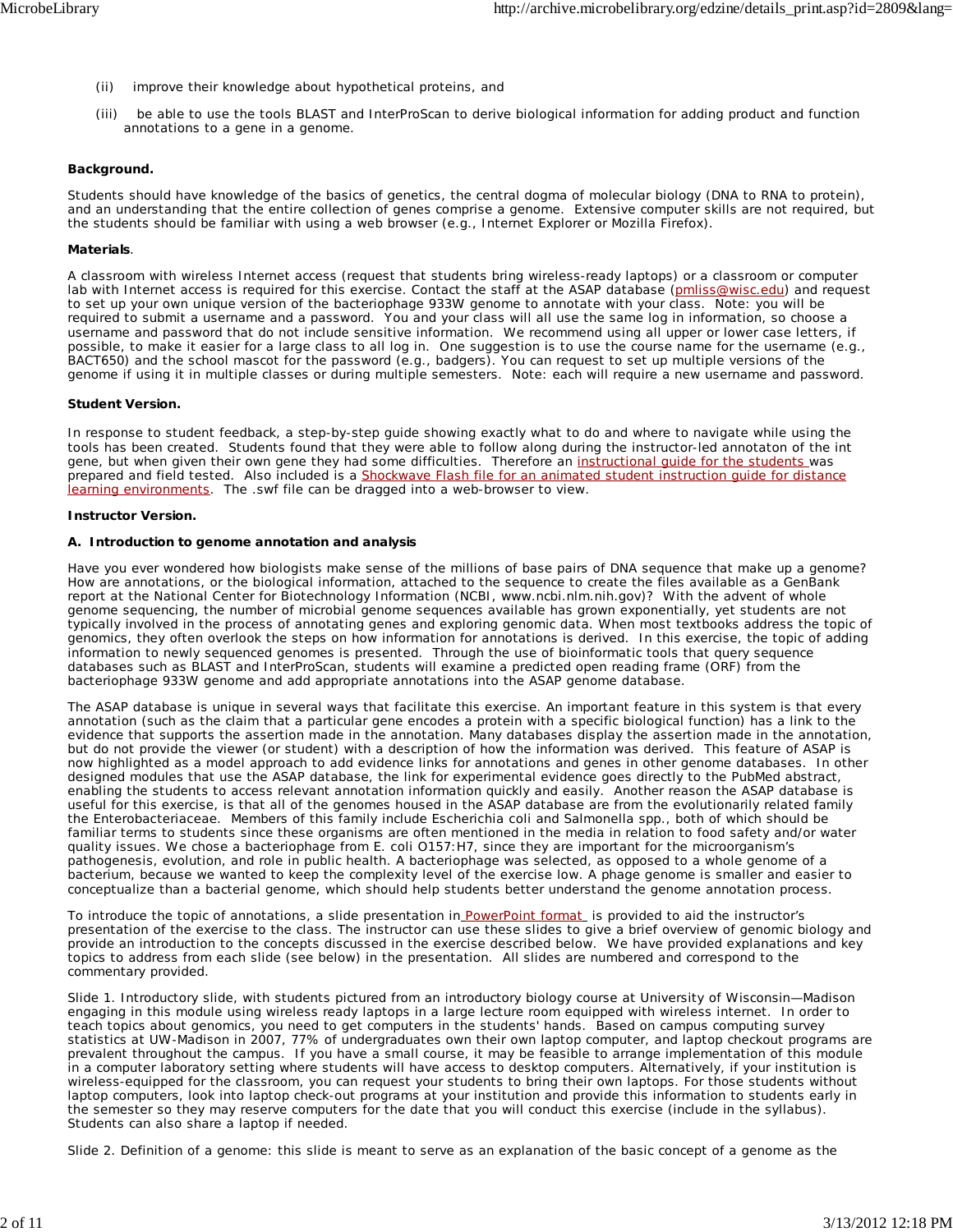complete complement of genetic material from an organism.

Slide 3. This slide introduces the first genome ever sequenced. The relative small size of phage genomes made them well-suited to be the first genomes to be sequenced completely. This slide mentions one of the pioneers in genome sequencing, Frederick Sanger; through his efforts, the first genome was sequenced of a small phage that contained only 10 genes. Dr. Sanger was later awarded the Nobel Prize in 1980 for this work that started the emergence of the field of genomics.

Slide 4. History of DNA sequencing and genome (continued). This slide mentions the next genome that was sequenced, another phage, but larger than the first. Dr. Sanger and colleagues developed a new method of sequencing called "shotgun" sequencing, which enabled the sequencing of large strands of DNA at a much faster pace (a brief definition of "shotgun" sequencing is provided by Dr. Francis Collins, Former Director of the National Human Genome Research Institute at http://www.genome.gov/glossary.cfm?key=shotgun%20sequencing). This genome contained 46 genes, and a visual layout of the genome containing the genes is provided in the illustration. By now, it should become obvious to the students that the early history of the field of genomics focused on phage, due to their relatively small genome size. Therefore, to teach the subject of annotations to a class, this exercise also uses a phage since it is relatively small (78 genes), and is a genome that a class may be able to completely annotate and sense a feeling of accomplishment.

Slide 5. In 1995, sequencing of the complete genome of *Haemophilus influenza* was finished, making it the first bacterial genome, as well as the first nonviral genome, to be completed. It was also the largest finished genome at the time, with 1,709 genes. The effort to fully sequence the *H. influenza* genome took 13 months. When presenting this slide, I use what we call the "JFK analogy." The day that president John F. Kennedy was shot impacted everyone's lives, and they always remember where they were when the news was announced. Similarly, when the news of the first bacterial genome sequence completion was announced, an instructor declared that this was a hallmark event for science and one that would surely impact everyone's lives, as the field of genomics was preparing to explode and would soon map a new avenue of science in microbiology and eventually human medicine.

Slide 6. The first yeast genome is completed. This was the first organism with multiple chromosomes to have its genome sequenced and represented an increase in the genome size (6,269 genes). As stated on the slide, it took an enormous amount of time (7 years) and labor (74 labs) to complete. This information is presented to provide an appreciation of how DNA sequencing technology will advance in the coming decades to the point where it is believed that human genomes will be sequenced in approximately 15 minutes by the year 2013.

Slide 7. Many other completed eukaryotic genomes were soon to follow with completed genome sequences. This slide mentions the next series of hallmark genome projects, with the first fruit fly (13,000 genes), nematode (19,000 genes), and a plant (26,000 genes). This leads to the obvious question and the mission to sequence the largest and most complex genome yet, the human genome.

Slide 8. The first human genome was completed in 2001, and initially it was a race to be credited as the first team to accomplish this hallmark achievement. The teams under the direction of Drs. Craig Venter and Francis Collins joined forces to complete the sequence and share the credit. With the advent of DNA sequencing technology, it is believed that human genomes will be sequenced in less than 15 minutes at a cost of about \$100. This means that every student in the classroom will have their own unique genome sequenced by their health care provider, and soon patients will discuss what does this all mean with their physician. The original sequence is thought to contain between 30,000 to 40,000 genes. Why such a discrepancy in the number of genes? The variability involves different results from the process and steps about how genes are predicted. This leads into the next slides that focus on how genes are predicted.

Slide 9. Regardless of the technology used, the outcomes of all genome sequencing projects are long strings of A's, C's, G's, and T's. So how are the genes predicted? At this point ask the students how they would find a gene in the sequence in the slide. What important patterns would they look for? This is the first process of genome annotation, called "structural annotation" or "gene finding/calling."

Slide 10. Here we define the two main steps involved in genome annotation. For "structural annotation" or "gene finding/gene calling," it would be too time consuming and laborious to find and predict every gene manually. With the advancements in bioinformatics tools, this process has become largely automated. Yet, even with the best computer-based prediction tools, typically in bacterial genomes, 50 to 90% of the "actual" genes can be found. Some of the first bacterial genomes undergo constant updates to find genes that were missed in initial attempts. This emphasizes that a person(s) will still be required to refine and finish these processes on genomes. Once a gene has been identified, the second step of genome annotation is to attach biological information to the protein that is encoded by the predicted gene.

Slide 11. Some of the patterns or criteria that are involved in structural annotation to identify gene boundaries are that the gene must have start and stop codons. This is often referred to as the open reading frame (ORF). Some of the other patterns utilized in predicting genes include sequences upstream of the predicted ORF. These upstream sequences are typically used as recognition sites in either the DNA or mRNA form (transcription and translation control, respectively).

Slide 12. Once a gene has been identified, how do we figure out what the encoded protein is? This is the process of attaching biological information as annotations to a gene. Some of the types of annotations that can be added to a gene are name, function, product, regulation, molecular interactions, cellular location, etc. As a starting point, focus on the annotations for gene names, products, and functions since the latter two are the types that students will annotate in the exercise. Provided are brief explanations of these annotation types. For further information about each annotation type and the process of adding annotations to the ASAP database, refer to the annotation guide found at https://asap.ahabs.wisc.edu /asap/home.php.

Slide 13. Hypothetical proteins are found in any newly sequenced genome. This slide helps to explain when to annotate a product as a hypothetical protein. This is an important subject that students need to understand—not every gene in a newly sequenced genome will have a known product. Even with the most studied microorganism, *E. coli* K-12, there are still a large percentage of genes with encoded proteins that we have no idea what they do or the role they play in the cell. The bacteriophage 933W genome will contain genes that will have to be annotated as hypothetical proteins. This presents an area for discussion. At the end of class, take a survey to find out how many students had genes that were annotated as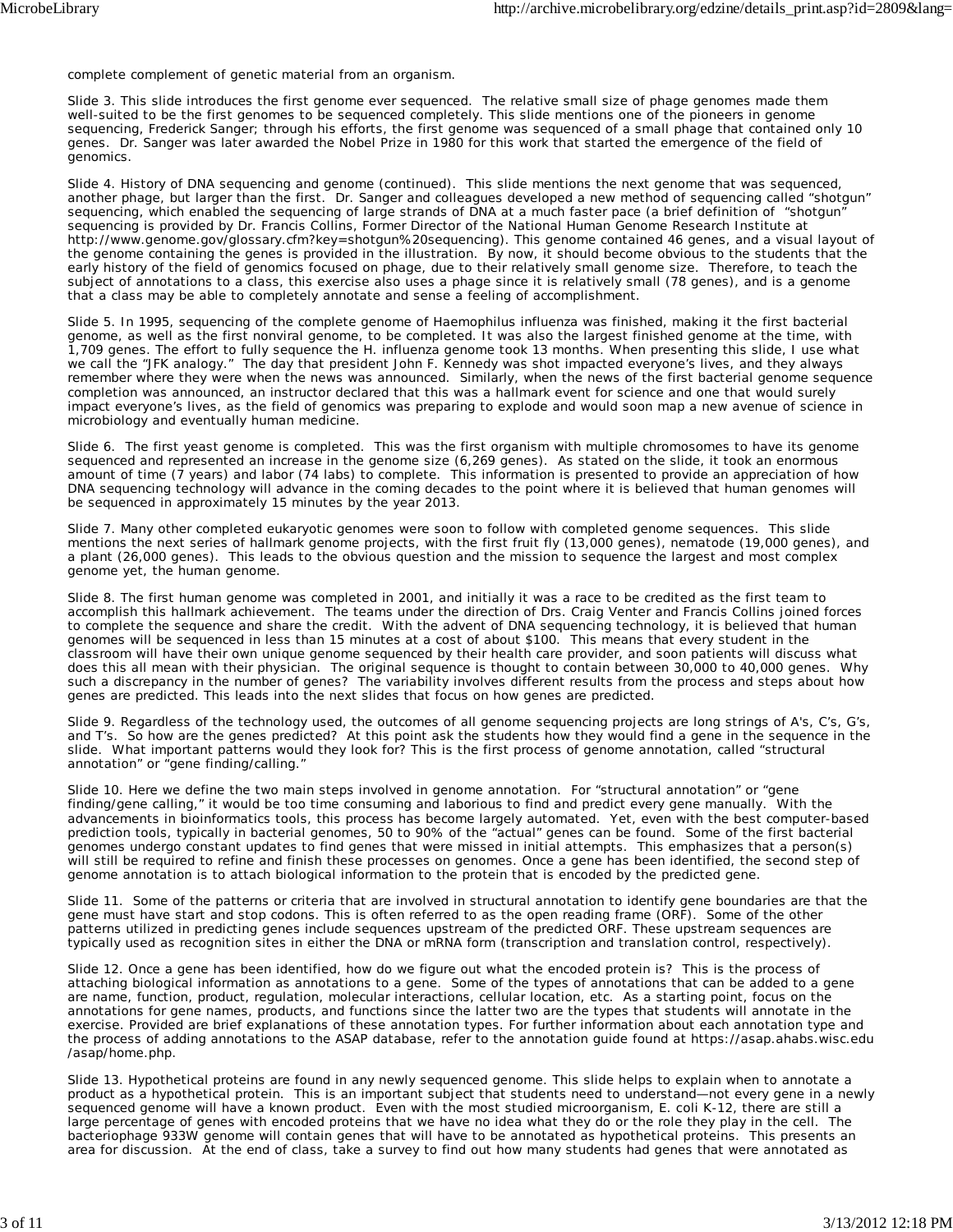hypothetical proteins. This will allow the students to appreciate that genome annotation is not a simple straightforward procedure.

Slide 14. This is a picture of a GenBank file. Once annotations are added to a gene in a genome, all of this information is required to submit a genome file to the largest database of DNA and genomic sequence data at the National Center for Biotechnology Information. For example, every gene has to have a product annotation. Some of the other informative regions of the GenBank page are highlighted to aid in navigating files at NCBI such as organism, name, product, and function. This is important, because when BLAST searches return results, students will choose sequences that are similar to their respective query and this will lead them to other GenBank files to find information for adding annotations in the exercise.

Slide 15. The largest worldwide database of sequenced DNA and genomes is the National Center for Biotechnology Information (NCBI). Some of the resources that are important when annotating genes are tools such as BLAST and PubMed. BLAST is a powerful tool, because if we find a gene is similar to another characterized gene based on BLAST searching, we can hypothesize that what is true for the first gene, is most likely true for the newly sequenced gene product. PubMed allows searching in the archives of published journal articles for information that aids annotations.

Slide 16. This slide is meant to provide some brief general information about phages and also about the 933W phage genome that students will annotate. The animation illustrates the infection of *E. coli* by a phage and demonstrates some of the structural components of a phage, and more importantly, how the phage genome is injected and later integrated into the host genome. Some of the genes that students will annotate will encode structural components, replication proteins, and machinery for integration into the host cell. Bacteriophage 933W was found in the first sequenced genome of *E. coli* O157:H7 strain EDL933 (2).

Slide 17. This is a list of the tools that you and your class will use to annotate the 933W phage genome. For more information about the ERIC genome database, refer to the publication by Glasner et al. (1). The topic of annotations can easily become complex and extensive and there are numerous other tools and resources, but this exercise will focus on two fundamental tools, BLAST and InterProScan. These were selected with the mindset that if you only had 15 minutes to show tools for annotations, select the two that would allow the students to query and learn useful information for the most diverse annotation projects.

Slide 18. Provided are links to additional materials and resources for the ASAP database, NCBI, and Interpro. For simple explanations about using BLAST and InterProScan, refer to the book *Bioinformatics for Dummies,* chapters 6 (InterProScan) and 7 (BLAST).

#### **B. Interactive component: bacteriophage genome annotation**

The instructor should provide some basic background information about the genome that they are going to analyze. Viruses that infect bacteria are called bacteriophage, or phage for short. Some types of phage can sometimes insert their genome into the genome of a bacterium they infect, thus providing a mechanism for acquisition of new genes by bacteria. *Escherichia coli* O157:H7, the "bad hamburger" bug, has more than a dozen phage genomes inserted into its genome. One of these, named phage 933W, appears to have carried with it genes for making a nasty molecule called shiga toxin, a protein that causes some of the medical complications in people infected with *E. coli* O157:H7. In this class exercise, students are given the sequence of the 61,670 base pair 933W phage genome, the predicted boundaries of genes (the structural annotation), and instructions for using web-based sequence analysis tools to examine these genes. The students will employ these tools to infer the biological functions of genes and record their observations as annotations in a genome database.

The ASAP website will serve as the central resource for this portion of the exercise. The genome sequence of phage 933W and its predicted genes are presented to students in the ASAP database. The students are provided with a set of instructions that walk them through the process of investigating the potential function of a particular DNA genome segment and adding their findings to the ASAP database. To facilitate the exercise, the instructor should add annotations to the first coding sequence (CDS) in the genome. CDS regions, also called open reading frames (ORFs), are segments of DNA, usually around 1,000 nucleotides long, that begin with a start codon, end with a stop codon, and encode a potential protein. A primary goal of genome sequencing is often to infer the biological function of the hundreds or thousands of genes encoded by the genome. This typically begins by examining CDS's and comparing their DNA or predicted protein sequences to other sequences with known biological functions. During the demonstration, the instructor should familiarize the students with the steps necessary to access the sequence analysis tools students will use, such as following the links in ERIC to access the BLAST program. The instructor should also explain the BLAST result output format, that shows a list of other proteins from a database ("target" proteins) that match a protein used in a search (the "query" protein). The instructor should teach students how to interpret the scores that indicate the reliability of the matches. BLAST produces two scores for each matching target protein, a bit score and an e-value, the higher the bit score and the lower the e-value, the better the match. Show students the alignments of the sequences that were produced by BLAST and used to compute the scores. The instructor should follow the BLAST exercise with a demonstration of another useful sequence analysis tool called InterProScan. This tool also performs searches of proteins against a database, but tends to focus on matches to families of proteins and smaller portions of proteins that might represent domains or functional sites and may shed light on a particular protein's function. At this point, the instructor may want to demonstrate searches of the PubMed database with keywords such as protein names or descriptions to identify publications in scientific journals that may contain further functional information about the protein.

Once logged in to the ASAP database and on the Query Genome Annotations page (Slide 4 in student instructions), obtain a list of all 78 CDS's in the 933W genome—select CDS as the feature type in the Basic Options section, at the bottom of the page in the View section type 78 into the area for Records per page, and click the submit bottom. This will provide the list of the 78 feature IDs. You can copy and paste the information into an Excel spreadsheet to subdivide the list of feature IDs for the class based on birthdays. The first CDS in the list is the *int* gene, which will be used as the example.

When you annotate the first CDS with the class, you should add information for the "product" and explain that the "evidence" that must be provided for each annotation is important, as it describes the method used to arrive at the conclusion.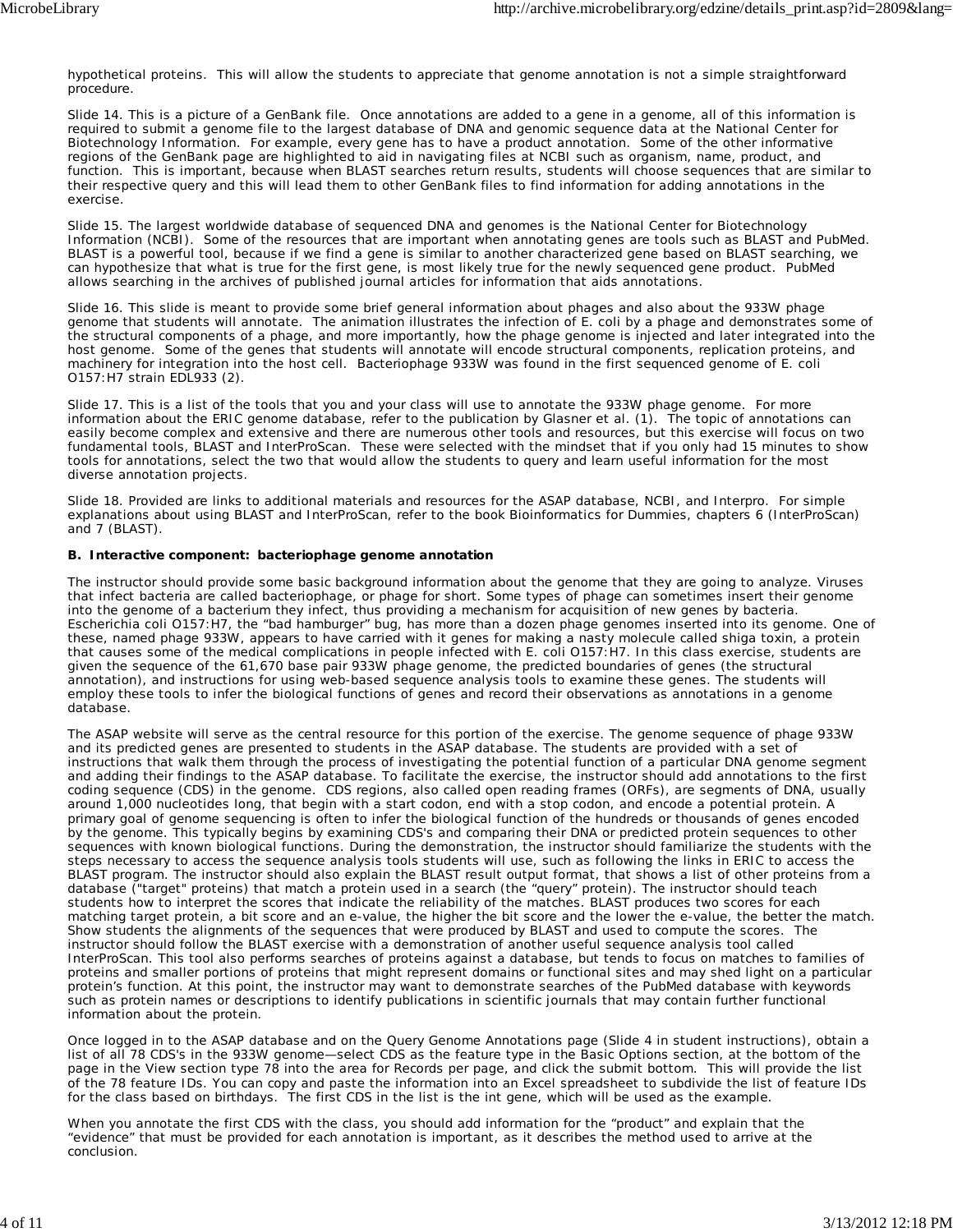#### **Annotation table for** *int*

| Annotation type | Value                  | Evidence type        | Reference |
|-----------------|------------------------|----------------------|-----------|
| Gene            | Int                    | Published annotation | NP 049461 |
|                 |                        | (supply GenPept)     |           |
|                 |                        | Accession number)    |           |
| Product         | integrase              | Published annotation | NP 049461 |
|                 |                        | (supply GenPept)     |           |
|                 |                        | Accession number)    |           |
| <b>Function</b> | cleaves DNA substrates | Protein sequence     | IPR002104 |
|                 |                        | similarity (supply   |           |
|                 |                        | InterPro domain)     |           |
| <b>Function</b> | site-specific          | Published annotation | NP 049461 |
|                 | recombination          | (supply GenPept)     |           |
|                 |                        | Accession number)    |           |

After conducting the annotation of this feature with the class, give each student a single CDS to annotate. The students then are assigned a gene to work on, based on birthday month and further divided by weeks of the month if class size is large.

**Closing class discussion.** After a period of time, go through some of the CDS's that the students annotated and discuss them together as a group. Try to select some that lead to a known product and function and some that had to be annotated as hypothetical proteins. Discuss the nature and quality of evidence available to support each annotation. The discussion can begin as an instructor-led activity, starting with surveying the class with the first set of questions to encourage participation.

#### **Questions for discussion with brief answers.**

How many of you annotated the assigned CDS(s) as a hypothetical protein? How many of you were able to add more meaningful product and function annotations? More than 50% of CDS's in the phage genome have unknown products and functions. This illustrates that in a sequenced genome, whether it is from a phage or a microorganism, a large amount of the predicted CDS's still require experiments to determine information about the protein.

How do you know a gene is correctly annotated? There are multitudes of evidence types that could be used for adding annotations. The process of adding annotations ensures that the annotator verifies that the link to the evidence is accurate.

How could annotations be improved? Would you obtain the same results if you annotated the gene 1 year from now or 5 years from now? As more genes are characterized by traditional "bottom up" methods, the amount of information is bound to increase. For example, there will come a day when every gene in *E. coli* is characterized and understood, and consequently annotations would utilize experimental evidence rather than rely on evidence derived from homologous genes.

#### **Common pitfalls encountered.**

Some common questions that arose from students and reviewers during field testing are presented, and a response is provided to assist in explanation of the material.

Question 1: What do I do if InterProScan returns no results?

Answer: That means your protein doesn't have any significant matches in the database. Very likely that means the function is unknown. In this case, add the product annotation as a hypothetical protein. The student's instructions contain the step-by-step guide to add this type of annotation in the ASAP database.

Question 2: When the BLAST results are returned, why are there multiple entries that match at 100% identity with my sequence?

Answer: This is due to numerous entries in Genbank for the same gene, i.e., when the genome of the phage was sequenced (3), when the host genome for *E. coli* O157:H7 EDL933 was sequenced (2), and additionally, there has been another strain of *E. coli* O157:H7 (Sakai) sequenced to completion. So there are Genbank entries for the phage genome and the whole bacterial genome. It is likely that the BLAST search will return these four matches with 100% identity. Any of the four files are appropriate for adding as the evidence for annotations, it is up to the students to decide which to use. Students may also be interested in looking at whether there are any substantive differences in the annotation of those redundant entries.

Question 3: Is the first hit on the BLAST or InterProScan list the right one? How do you make the call of one function versus another?

Answer: This question reveals an assumption that many students make, that there is only one correct answer when annotating. This module is designed to show that there are numerous tools and methods for finding information to add biological annotations, and there is a degree of uncertainty in basing annotations on matches in databases. The goal of turning students into annotators is that they learn to use these tools and engage in the decision-making processes required to analyze genomic sequences.

Question 4: Do students ever disagree on an annotation? How is this resolved?

Answer: In this module, each student annotates his or her own gene. In the exception that more than 78 students are in a class or have similar birthdays, there will be multiple students adding annotations to the same gene. It has been our experience that the level of matching similarity from the BLAST search results does not lead to much discrepancy. The database permits addition of multiple entries of annotations, so if multiple students add products and functions, that is fine. The disagreements are what make the process interesting.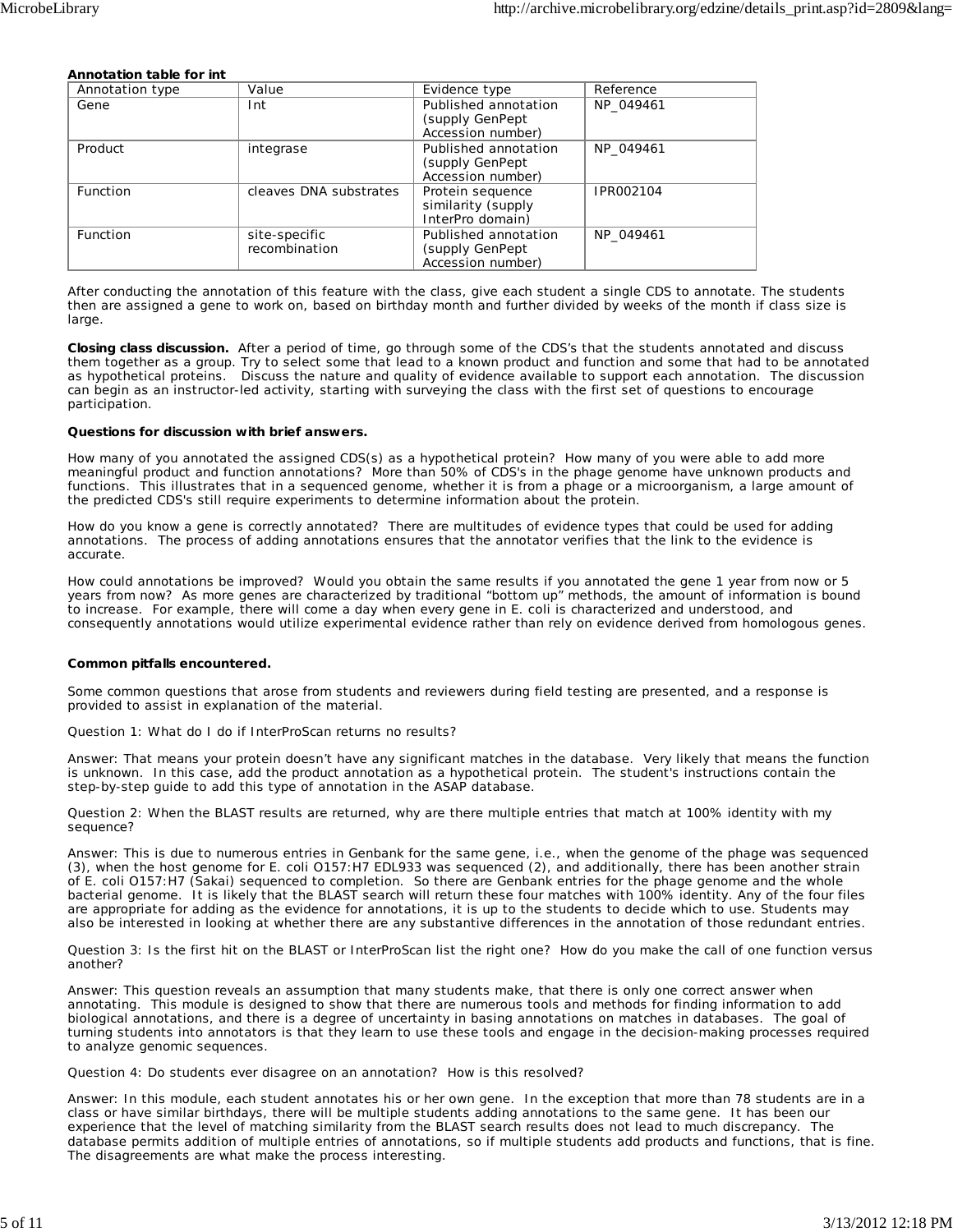Question 5: Will students see the curator approval status—that is, rejected annotations?

Answer: This exercise is set up so that the genome that the class is working on is a "private" genome, which means that only the instructor and the class will be able to see the associated annotations. Further, since this is a previously published genome (3), it does not have to go through the rigorous steps involved in curation of the genome for GenBank upload. This module is really designed to teach the students about how to use the tools and actually go about the process of annotating a gene of a genome. To teach a class on annotation of an newly sequenced genome would require much more time, and it is not within the scope of the learning objectives of this module.

Question 6: How long is one class period?

Answer: During field testing, each class period was 50 minutes. We feel that the exercise can be accomplished in this amount of time. If the class does not finish, students can finish the annotations on their own, and the next class period can be used for discussion and follow-up activities.

#### **Field Testing.**

This exercise has been used twice at the University of Wisconsin—Madison, the first time in an introductory biology course with 165 students (Biology 151) and the second in an upper-level microbiology course with 15 students (Bacteriology 650: Advanced Foodborne Pathogens). Since the initial review, this exercise was used a third time with an upper-level microbiology lab course with 12 students at the University of Wisconsin—Milwaukee (Biology 580: Experimental Microbiology). A screen shot of a correctly annotated gene generated by a student is provided in Fig. 1.



FIG. 1. Screen shot of a correctly annotated gene generated by a student in Biology 580 at UW—Milwaukee.

#### **Formal Assessment Methods.**

For the students in Biology 151 and Bacteriology 650, the first set of pre- and posttest questions was used to assess student learning. The following questions were posed to the class, and results are provided. Following reviewer's suggestions, many of the questions were rewritten and used to assess learning in an upper-level microbiology lab course at UW—Milwaukee. Overall, the expectations for an introductory biology course are quite different from those for an upper-level course composed of microbiology majors. Therefore, we have provided the results from both scenarios and conducted statistical analysis using the chi-square test when applicable. Additionally, to test if learning objectives were achieved, the percentage of correct product and function annotations were assessed from the microbiology lab course at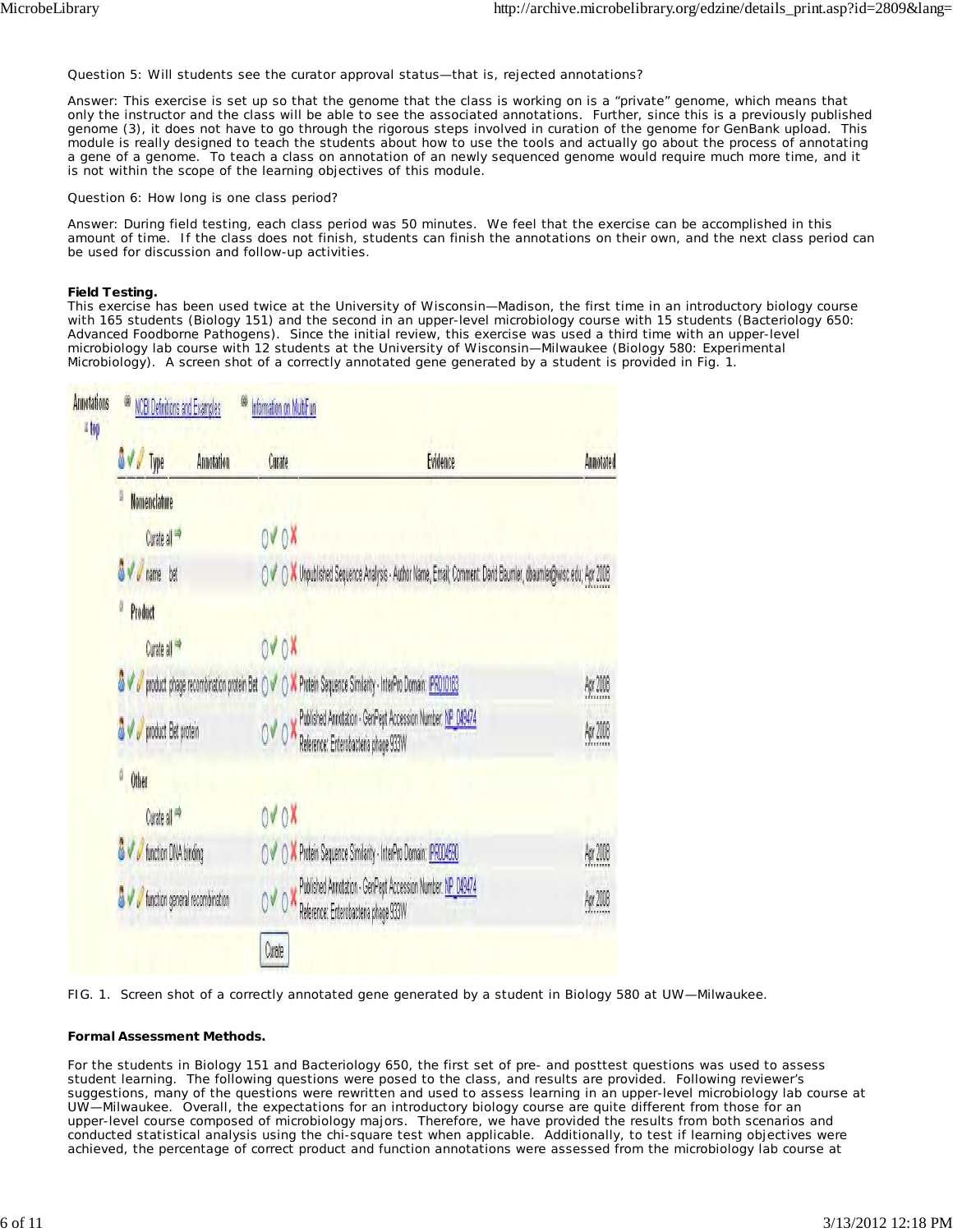UW—Milwaukee. It was determined that 83% and 89% of the annotations were added correctly for product and function annotations, respectively.

## **Pre- and Posttest questions set #1**

1) Which of the following was the first genome sequenced?

- **A) bacteriophage**
- B) bacterial<br>C) a plant
- a plant
- D) human

2) Which of these web-based resources is useful to find biological information about a gene sequence?

- A) BLAST
- B) InterProScan
- C) Pubmed
- **D) All of the above**
- E) None of the above

3) Annotation of a gene in a genome database includes the following steps, except:

- A) Identifying an open reading frame
- B) Locating regulatory elements
- C) Attaching biological information to each identified gene element
- **D) Conducting experiments to confirm information obtained through database searches**



Applying the chi-square test using the pretest answers as expected range and the posttest results as actual range, statistical analysis revealed a significant difference for question #3.

#### **Pre- and Posttest questions set #2**

1. Within a sequenced microbial genome, a gene predicted to encode a protein should contain which of the following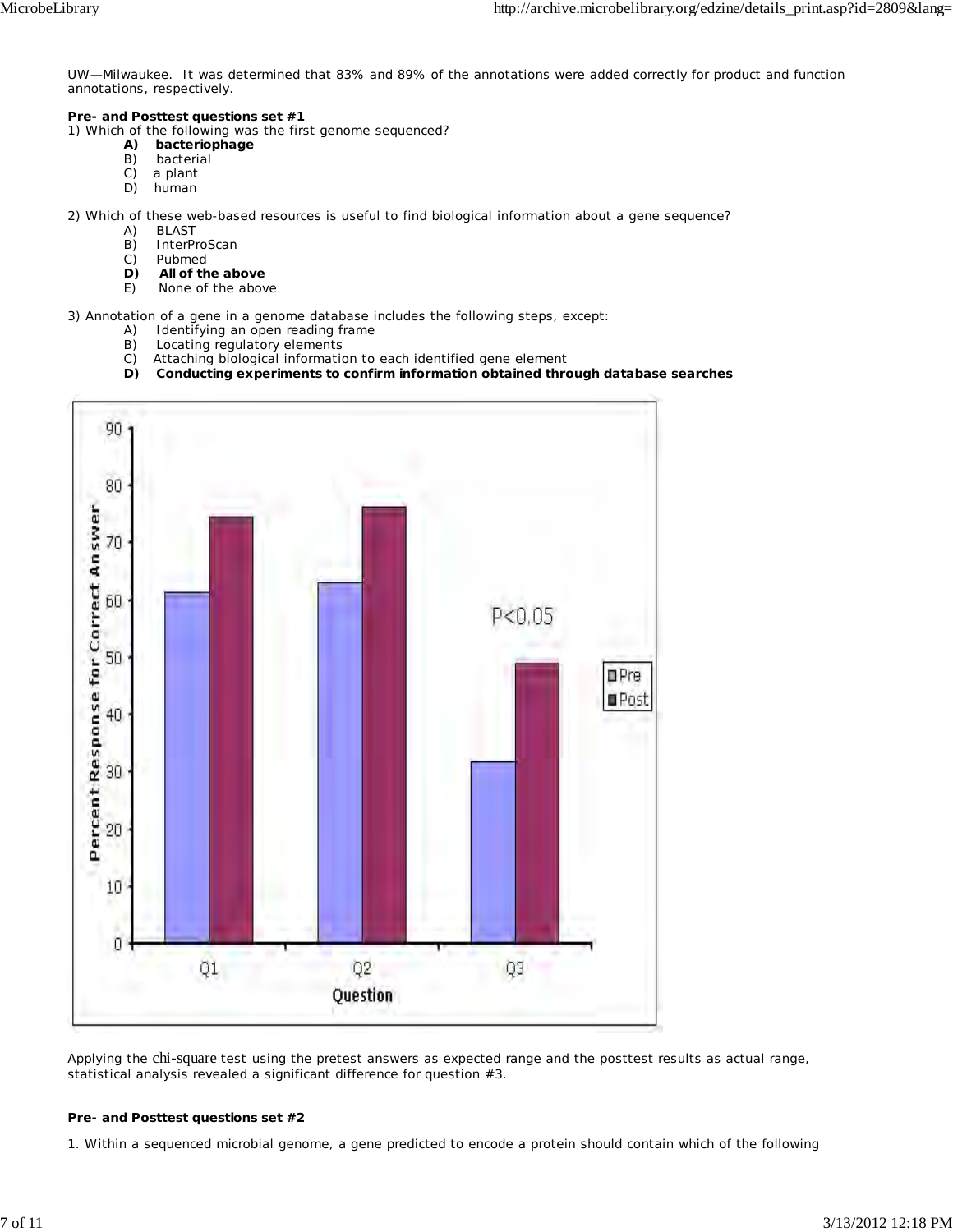characteristics?

- A) a region of DNA upstream that corresponds to the promoter binding of RNA polymerase
- B) a region of sequence that corresponds to a start codon (ATG)

C) a region of sequence that corresponds to a stop codon (TGA, TAG, or TAA) in the same reading frame as the start codon

### **D) all of the above**

2. What percentage of the protein coding genes do you think automated computer approaches applied to a newly sequenced microbial genome will find?

A) 100% of the actual protein coding genes

#### **B) more than 50% of the actual protein coding genes**

C) less than 10% of the actual protein coding genes

3. What type of biological annotation cannot be assigned to a newly sequenced gene based solely on comparisons to known proteins or genes?

- A) product
- B) function

### **C) three-dimensional structure**

D) name or synonym

4. In a newly sequenced microbial genome, every identified gene produces a protein that is similar to a known protein? True or **false**?

5. Which of these web-based resources are useful to find biological information about a gene sequence?

- A) BLAST
- B) InterProScan
- C) Pubmed
- **D) All of the above**
- E) None of the above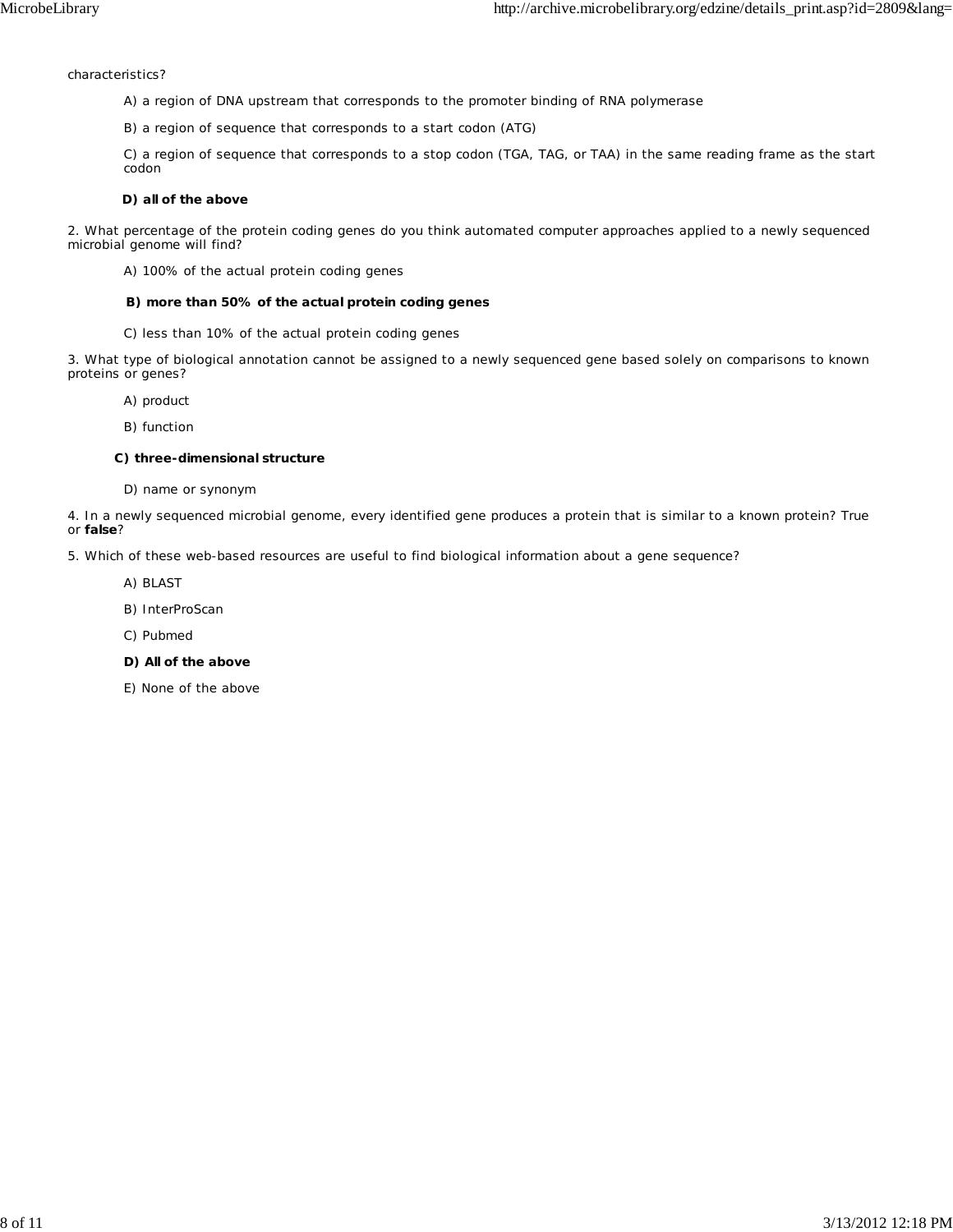

Applying the chi-square test using the pretest answers as expected range and the posttest results as actual range, statistical analysis revealed a significant difference for questions 1, 3, and 5.

## **Student testimonials and pictures of students.**

"I really enjoyed learning more about bacterial genetics and the tools that are available online for genomic research and gene identification. This is an area of bacteriology that I have little experience in and I think that having experience using these websites will prove valuable as my research continues." –UW—Madison student in Bacteriology 650

"The concepts of using BLAST and InterProScan are pretty neat, and it is great that anyone can access this information, not just the insider scientists that put it together. Thank you for teaching our class how to use these tools! I doubt I would have ever learned this stuff on my own had you not taught us." –UW—Madison student in Bacteriology 650

"It's really helpful to annotate genes, submit references into function and add new interactions for known proteins. It's also great to have a hands-on project instead of learning all of it in theory. I think it's really important to make sure all annotators do follow the same standard, so that product and function annotations are appropriate." –UW—Milwaukee student in Biology 580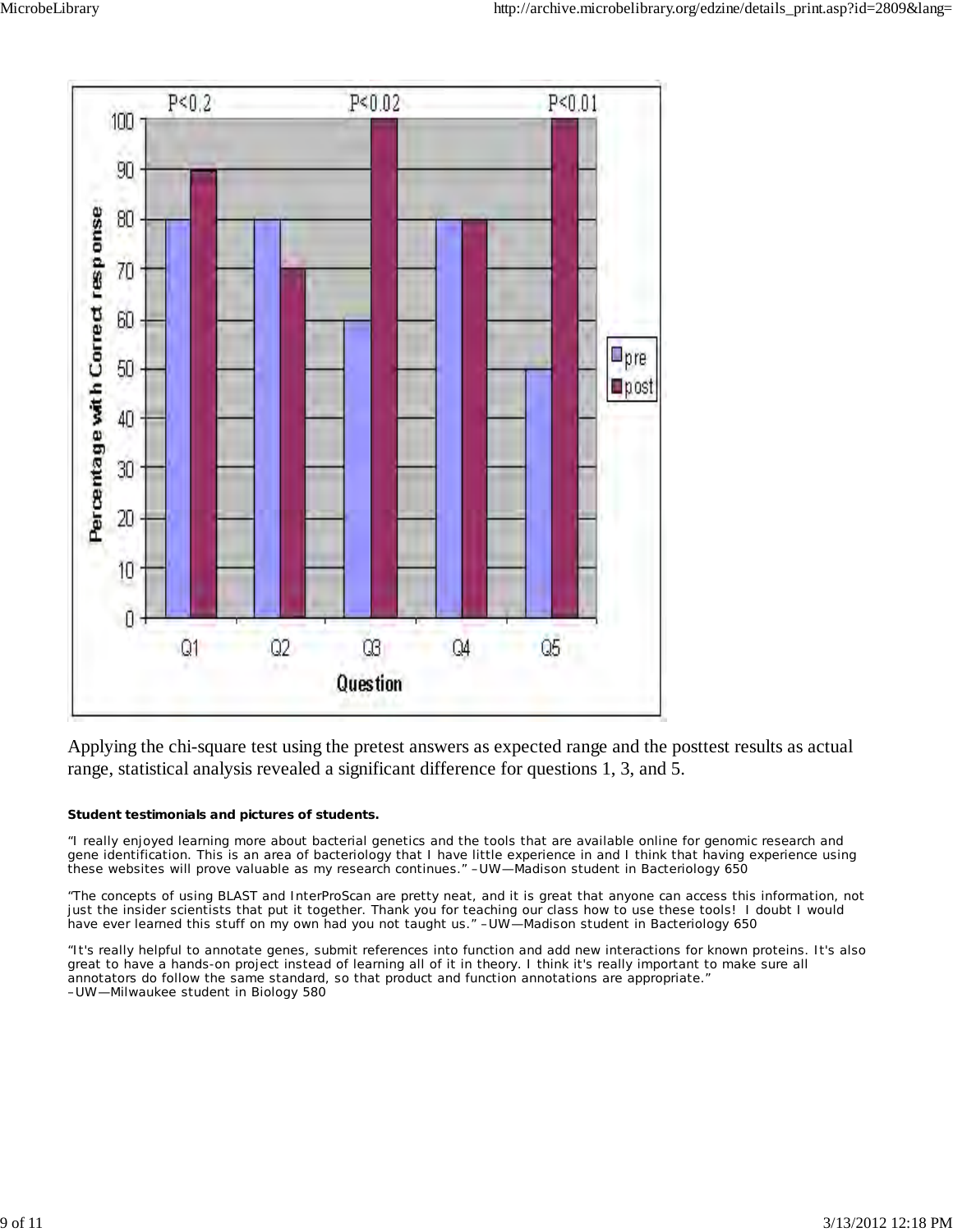

Pictures of Introductory Biology students at UW—Madison annotating the bacteriophage 933W genome using wireless-ready laptop computers in a lecture hall equipped with wireless Internet.

### **Possible Modifications.**

Applying concepts covered by annotation to more advanced topics:

Once students have learned what annotations are and how the information is derived, and are familiar with using the ERIC database, inquiries into any of the other *Enterobacteria* genomes such as *Salmonella* spp., *E. coli*, *Yersinia* spp., *Shigella* spp., or various plant pathogens are possible. Since all members of the *Enterobacteria* are thought to have descended from a common ancestor, concepts can apply to more advanced topics including evolution, biochemical pathways, gene-protein relationships, or comparative genomics. Additionally, more modules have been designed that utilize the ERIC database and the topic of comparative genomics for inquiry-based learning and were presented at the ASM Conference for Undergraduate Educators 2008 meeting. The slides are available for an overview (The Genomics Era: A Vast Resource for Educators by Dave Baumler http://www.asmcue.org/page02d.shtml) and contain information to integrate these more advanced topics into your course(s).

Tailoring the exercise to a smaller class:

An alternative approach for using this exercise in a smaller class is to assign more than one CDS to each student. If the students can't finish the annotations of multiple CDS's in one class, they can finish the work at home, and the class discussion can occur during the next class period. As a result of annotating the whole genome as a class, the discussion will be more interesting since the students will be able to analyze the genome in its entirety.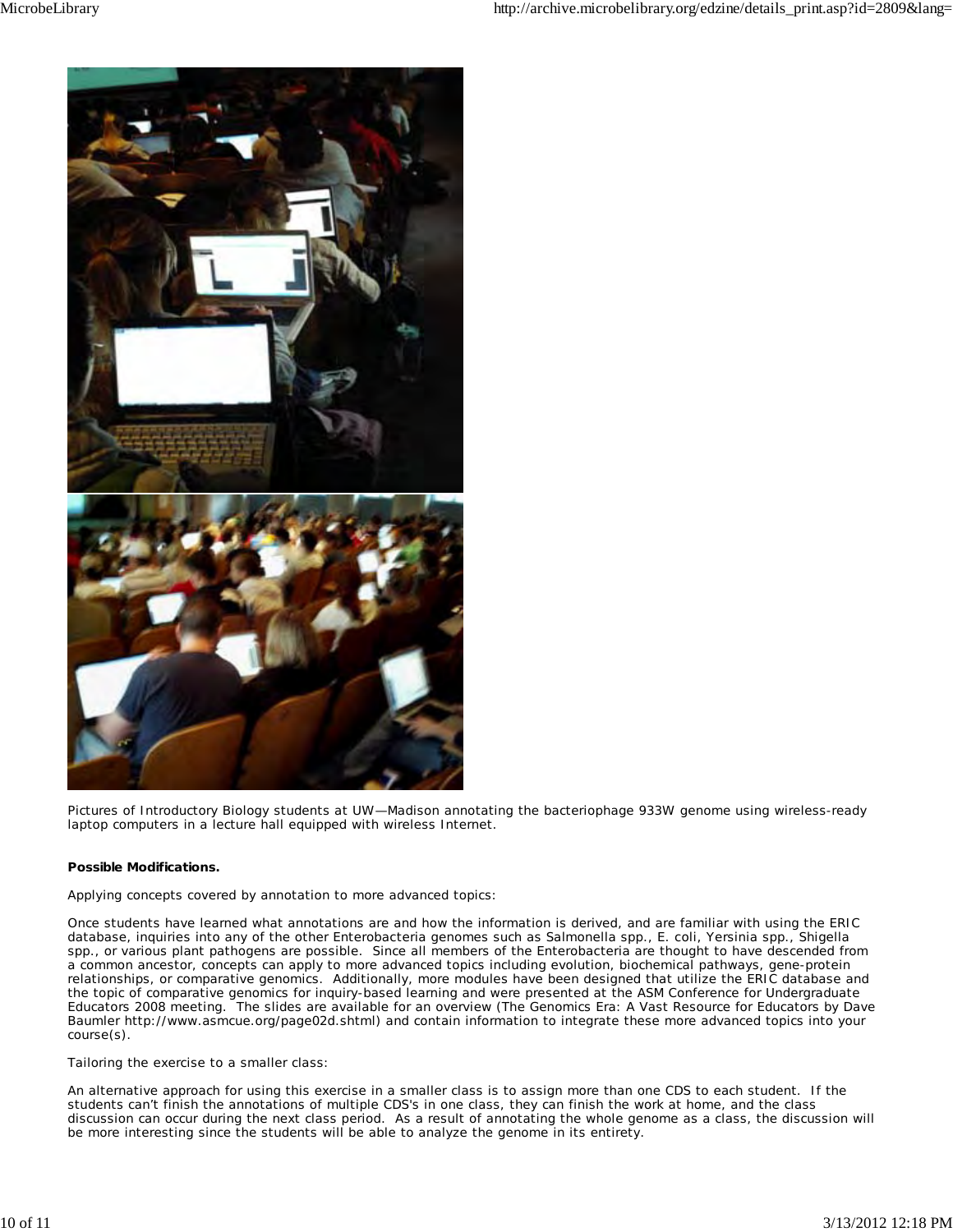Tailoring the exercise to an upper-level biochemistry or microbiology class:

This exercise, if used with an upper-level class, can be extended with an additional individual project for students based on the annotation of the genome. The upper-level students could be asked to write a report or prepare a presentation. Some questions to ask include:

1) What did you learn from this activity?

2) Did your annotation agree with others who had the same CDS? If not, explain why this may have happened and which annotation appears to be more accurate?

3) What does the putative protein do?

4) What role does the putative protein play in the bacteriophage? If the CDS was deleted, what affect would this have on the phage and the host? Does the CDS play a role in the virulence of *E. coli* O157:H7?

#### **References.**

1. **Glasner, J. D., M. Rusch, P. Liss, G. Plunkett III, E. L. Cabot, A. Darling, B. D. Anderson, P. Infield-Harm, M. C. Gilson, and N. T. Perna. 2006. ASAP: a resource for annotating, curating, comparing, and disseminating genomic data. Nucleic Acids Res. 34: D41-D45.**

2. **Perna, N. T., G. Plunkett III, V. Burland, B. Mau, J. D. Glasner, D. J. Rose, G. F. Mayhew, P. S. Evans, J. Gregor, H. A. Kirkpatrick, G. Pósfai, J. Hackett, S. Klink, A. Boutin, Y. Shao, L. Miller, E. J. Grotbeck, N. W. Davis, A. Lim, E. T. Dimalanta, K. D. Potamousis, J. Apodaca, T. S. Anantharaman, J. Lin, G. Yen, D. C. Schwartz, R. A. Welch, and F. R. Blattner**. 2001. Genome sequence of enterohaemorrhagic *Escherichia coli* O157:H7. Nature **409:**529–533.

3. **Plunkett III, G., D. J. Rose, T. J. Durfee, and F. R. Blattner.** 1999. Sequence of shiga toxin 2 phage 933W from *Escherichia coli* O157:H7: shiga toxin as a phage late-gene product. J. Bacteriol. **181:**1767–1778.

#### **Answer key**:

Pre- and Posttest set #1: 1) A. 2) D. 3) D.

Pre- and Posttest set #2: 1) D. 2) B. 3) C. 4) False. 5) D.

#### **Acknowledgments.**

We thank Guy Plunkett III for contributions to this work. The ERIC Bioinformatics Resource Center has been funded with federal funds from the National Institute of Allergy and Infectious Diseases, National Institutes of Health, Department of Health and Human Services, under contract number HHSN266200400040C.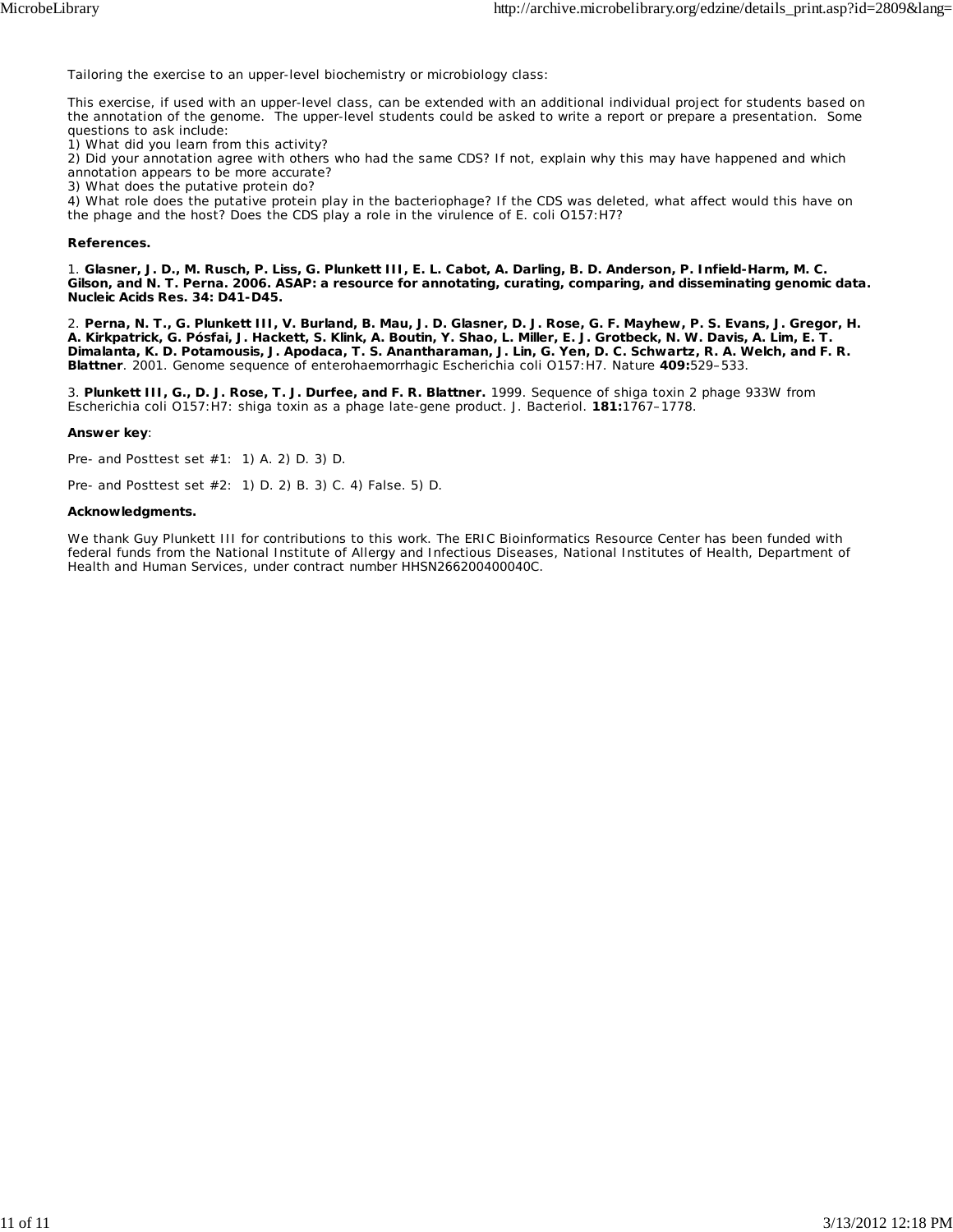





**Every gene in a genome in the ASAP database has what we call a feature ID, which consists of three capitol letters a dash and seven numbers For example ABC-1234567**

Your genome will have a unique 3 letter code and each gene or coding sequence (CDS) will have a unique seven digit number. Your course instructor will provide you with the feature IDs for your class

To start as a group you will annotate the gene called "int", so type the feature ID for this gene into the box in the Basic Options section that says ASAP Feature ID(s), then click the Submit button

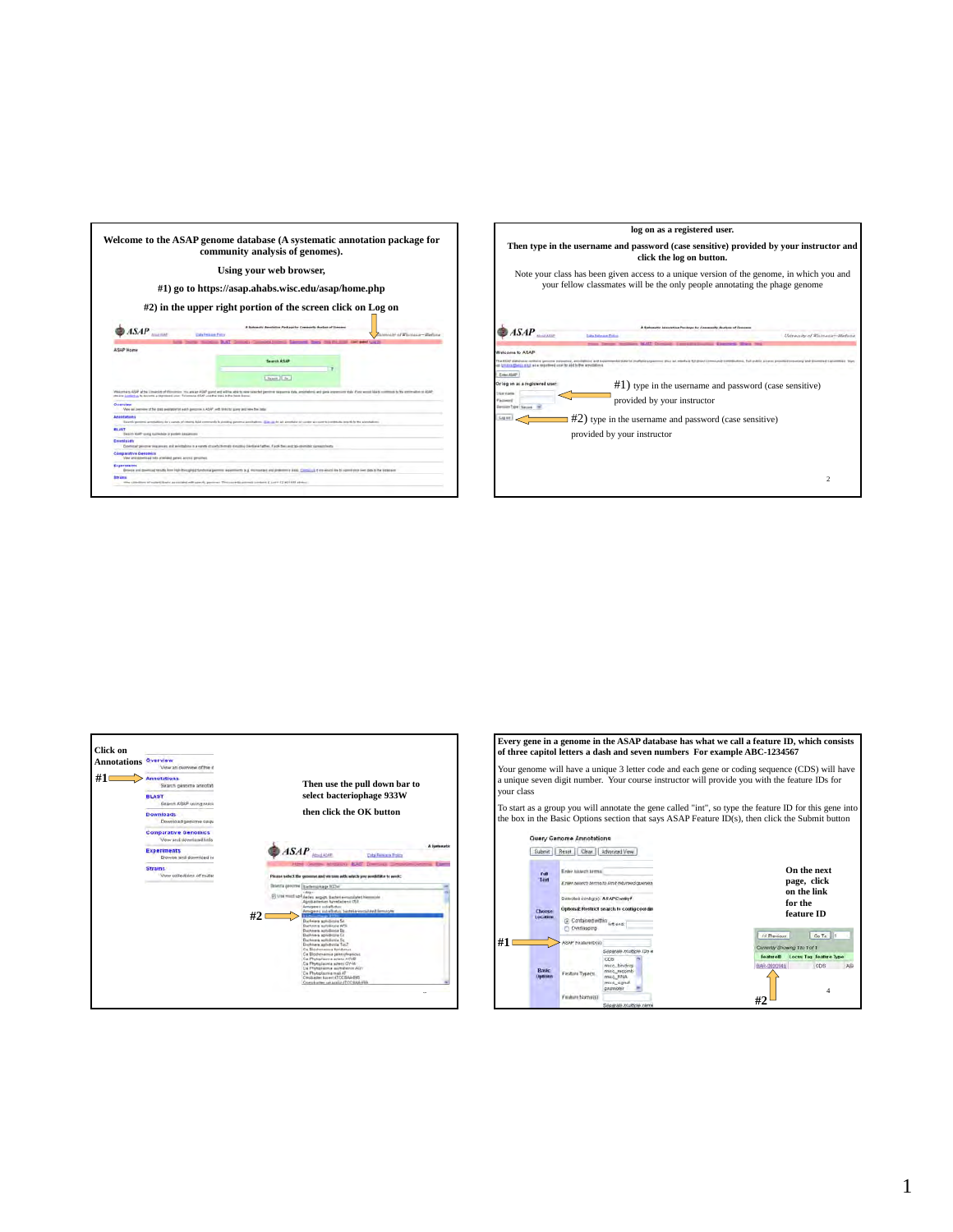

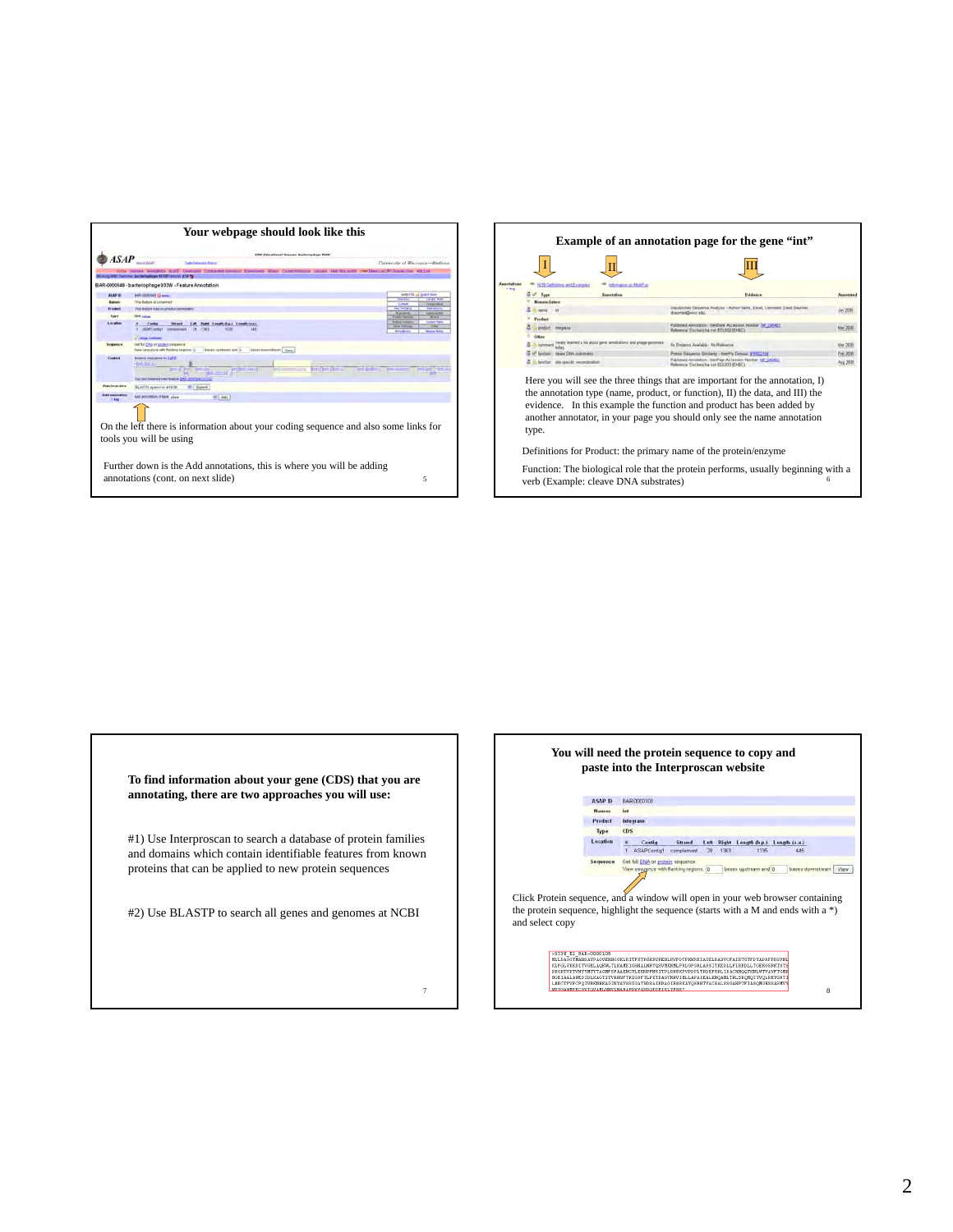

| r and go to                                                            | Your Interproscan will look like this, it has<br>found similar protein matches from two<br>different protein databases, do they agree?                                                                                                                                                                                                                                                                                                                                          |  |
|------------------------------------------------------------------------|---------------------------------------------------------------------------------------------------------------------------------------------------------------------------------------------------------------------------------------------------------------------------------------------------------------------------------------------------------------------------------------------------------------------------------------------------------------------------------|--|
|                                                                        | <b>InterProScan Results</b>                                                                                                                                                                                                                                                                                                                                                                                                                                                     |  |
|                                                                        | SUBMIT ANOTHER JOB<br>Table View<br><b>Raw Dutout</b><br><b>JOHL Dutput</b><br>Disginal Sequences<br>SI QUI HCI: Seguence 1 CRC61; F601532545C51 F11 LI RG11E 444 au B B B<br>Click on the<br><b>InterPro</b><br>Integrase, catalytic core, phase-<br>950260<br><b>Theor infection</b><br>Dominin<br>InterPro link to<br>view that page<br>with<br>desPro<br>Integrase-like, catalytic core, phage<br>0305A11044310<br>information<br>dencription<br>about the<br>protein match |  |
| protein sequence<br>box, and click<br>and wait for the<br>results<br>9 | Rae Dubid<br><b>20ML Dulput</b><br>SUBMIT ANOTHER JOB<br>Table View<br>Digital Seguences<br>If your Interproscan returns no results proceed to slide #18<br>10                                                                                                                                                                                                                                                                                                                  |  |



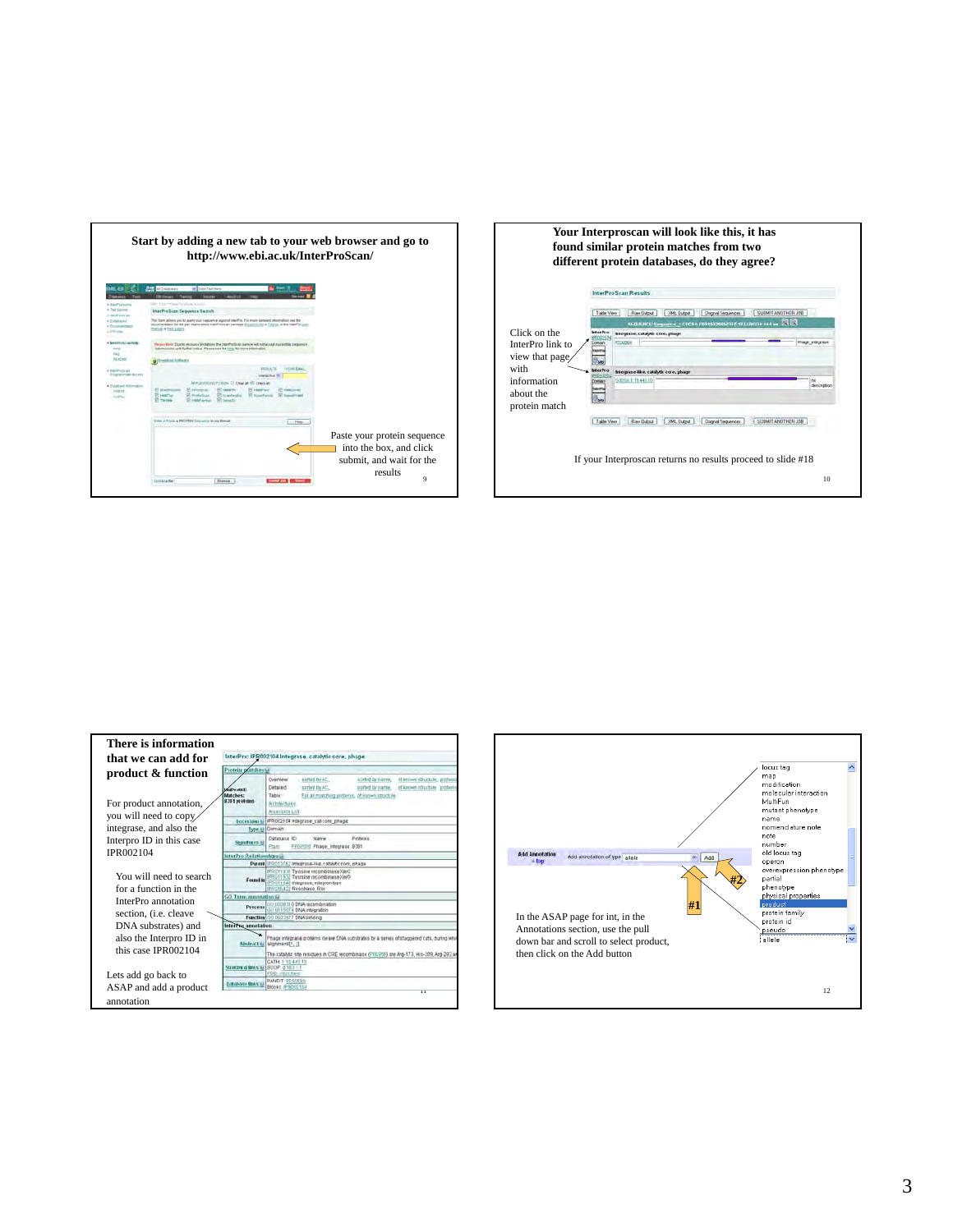| Formut<br><b>ANGELIA INSURA</b><br><b>EVidence Type</b> | "fext" (NCB) Definitions and Examples)<br>Annotations have a maximum length of 4000 characters and may not include quotes<br>integrass<br>Protein Sequence Smillanty (supply InterPro Domain)                      |
|---------------------------------------------------------|--------------------------------------------------------------------------------------------------------------------------------------------------------------------------------------------------------------------|
|                                                         |                                                                                                                                                                                                                    |
|                                                         |                                                                                                                                                                                                                    |
|                                                         |                                                                                                                                                                                                                    |
|                                                         |                                                                                                                                                                                                                    |
| <b>Evidence Reference</b>                               | Supply the value indicated by the selected avidance fine above<br>UPR002104                                                                                                                                        |
| Reference Dramism                                       | Optionsily write an organism to associate with this annotation                                                                                                                                                     |
| #3<br>Add Announce-                                     | Cancel .                                                                                                                                                                                                           |
|                                                         | Then select the type of evidence from the pull down bar,<br>in this case select: protein sequence similarity (supply Interpro domain)<br>In the box below paste or type in the Interpro ID, in this case IPR002104 |
|                                                         |                                                                                                                                                                                                                    |





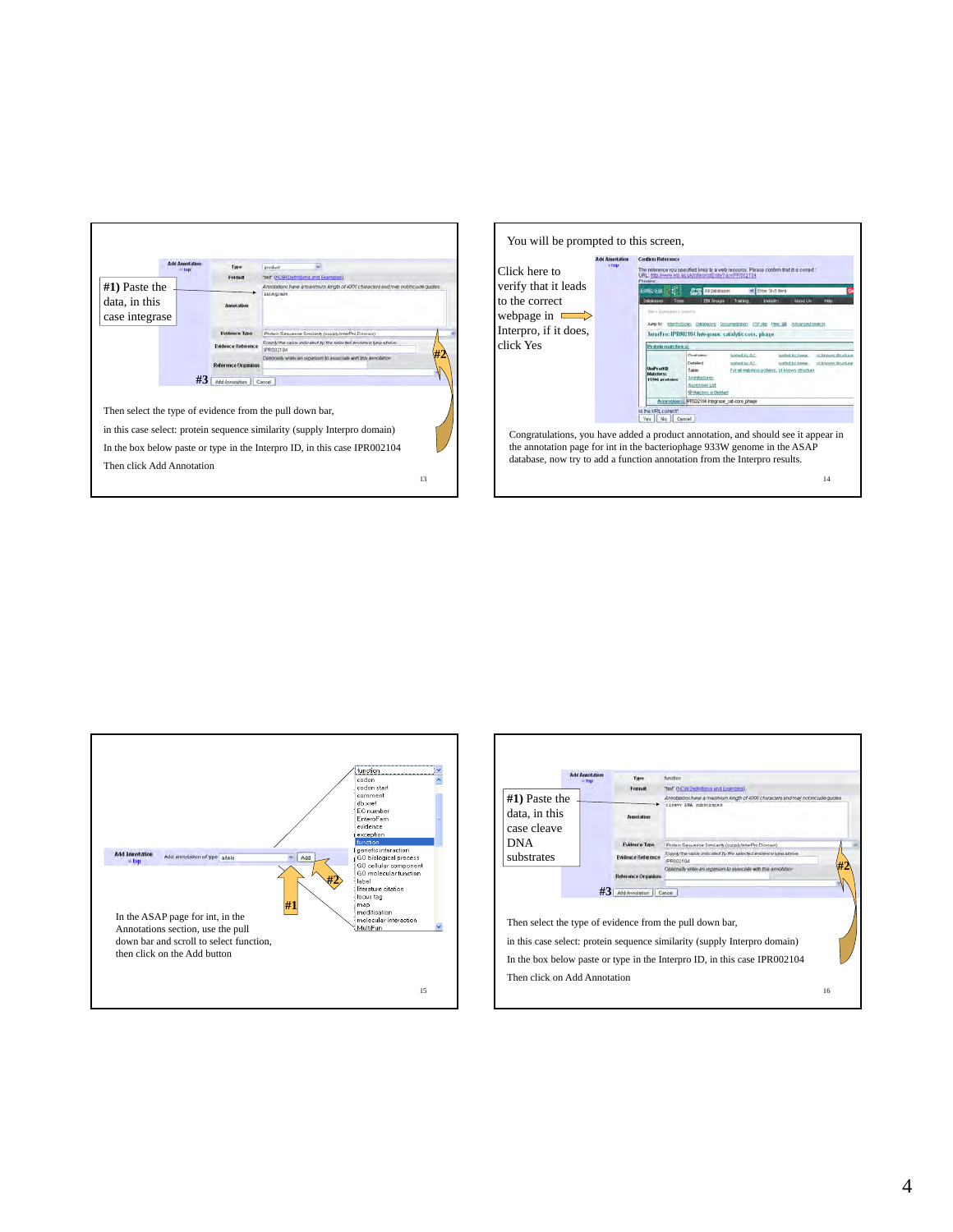

|                                                            |                 |                         | If Interproscan returns no results                                                                                    |  |
|------------------------------------------------------------|-----------------|-------------------------|-----------------------------------------------------------------------------------------------------------------------|--|
| -If there is no good match, it<br>is called a hypothetical | <b>ITE FRAM</b> | Type                    | sedut                                                                                                                 |  |
| protein                                                    |                 | <b>Tanzand</b>          | Test WCD Different and Conversed<br>Annotadono fueve a manomum length of 4000 characters and imair not include guotes |  |
| -add an annotation for<br>product as hypothetical          |                 | Arguidadium             | iquothetical protein                                                                                                  |  |
| protein                                                    |                 | <b>Fundingce Type</b>   | thaublished Experimental Exidence (supply Author Name and Email:                                                      |  |
| -use Unpublished Sequence                                  |                 | Euklence Reference      | Dupply the value included by the selected instance type above.                                                        |  |
| analysis as Evidence                                       |                 | clerence Oraussus       | Component until riber wie codes of manages on were gleaned of                                                         |  |
| -type in author name, email                                |                 | Add Annotation   Cancel |                                                                                                                       |  |
| -click Add Annotation                                      |                 |                         |                                                                                                                       |  |
|                                                            |                 |                         | 18                                                                                                                    |  |



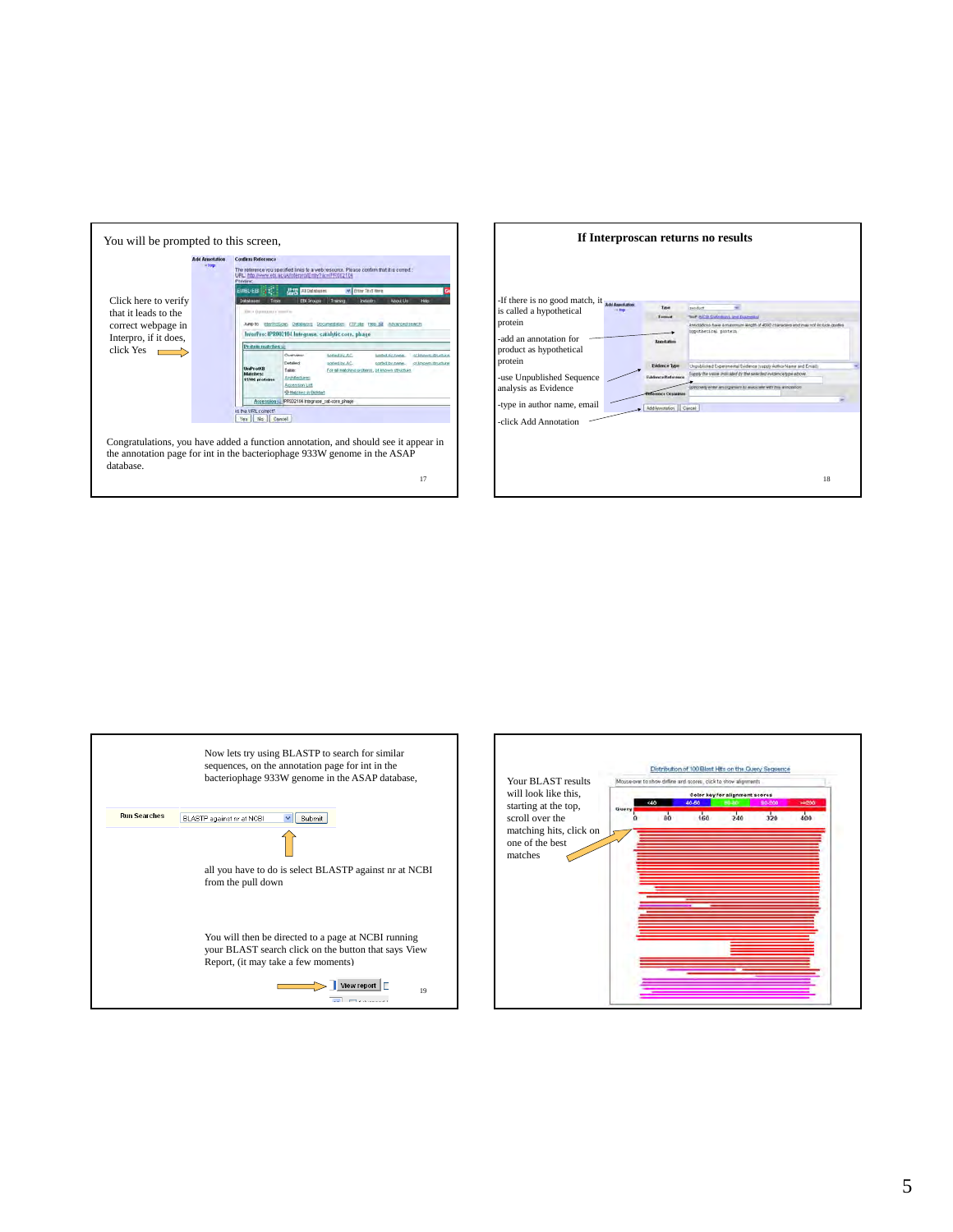

| On the GenBank page, the<br>information that you are<br>interested in is the product<br>& function $(\#1)$ , specific<br>host $(\#2)$ , and also the<br>locus ID number $(\#3)$ | <b>DEFINITION</b><br><b>ACCESSION</b><br><b>VERSION</b><br>DBBOURCE<br><b>KEYWORDS</b><br>SOURCE<br>ORGANISM<br><b>REFERENCE</b><br>AUTHORS:<br>TITLE<br>JOURNAL.<br>PUBMED<br>REFERENCE<br>CONSETE<br>TITLE<br><b>JOURNAL</b><br><b>REFERENCE</b><br>AUTHORS<br>TITLE<br><b>JOURNAL</b><br>COMMENT<br><b>FEATURES</b><br>source<br>#2<br>Protein | NP 049463<br>integrase [Enterobacteria phage 933W].<br>NP 049461<br>NP 049461.1 GI:9632467<br>REFSEQ: accession NC 000924.1<br>Enterobacteria phage 933W<br>Enterobacteria phage 933W<br>Viruses: daDNA viruses, no PNA stage: Caudovirales: Podoviridae.<br>1 (residues 1 to 444)<br>Plunkett, G. III, Rose, D.J., Durfee, T.J. and Blattner, F.R.<br>Sequence of Shiga toxin 2 phage 933W from Escherichia coli 0157:B7<br>Shiga toxin as a phage late-gene product<br>J. Bacteriol. 181 (6), 1767-1778 (1999)<br>10074068<br>(residues 1 to 444)<br>NCBI Genome Project<br>Direct Submission<br>Submitted (09-JAN-2008) National Center for Sictechnology<br>Information, NIM, Bethesda, MD 20894, USA<br>3 (residues 1 to 444)<br>Plunkett, G. III.<br>Direct Submission<br>Submitted (03-FEB-1999) Laboratory of Genetics, University of<br>Wisconsin-Madison, 445 Henry Mall, Madison, WI 53706, USA<br>PROVISIONAL REFSEQ: This record has not yet been subject to final<br>NCBI review. The reference sequence was derived from AAD25406.<br>Method: conceptual translation.<br>Location/Qualifiers<br>1.144<br>/organism-"Enterobacteria phage 933W"<br>/proviral<br>/specific host="Escherichia coli 0157:H7 EDL933"<br>/db xref="taxon: 10730"<br>/note="integrated prophage sequence; sequence collected<br>from prophage and virion DNA"<br>1.1444 |
|---------------------------------------------------------------------------------------------------------------------------------------------------------------------------------|---------------------------------------------------------------------------------------------------------------------------------------------------------------------------------------------------------------------------------------------------------------------------------------------------------------------------------------------------|-----------------------------------------------------------------------------------------------------------------------------------------------------------------------------------------------------------------------------------------------------------------------------------------------------------------------------------------------------------------------------------------------------------------------------------------------------------------------------------------------------------------------------------------------------------------------------------------------------------------------------------------------------------------------------------------------------------------------------------------------------------------------------------------------------------------------------------------------------------------------------------------------------------------------------------------------------------------------------------------------------------------------------------------------------------------------------------------------------------------------------------------------------------------------------------------------------------------------------------------------------------------------------------------------------------------------------------------------------------------|
|                                                                                                                                                                                 |                                                                                                                                                                                                                                                                                                                                                   |                                                                                                                                                                                                                                                                                                                                                                                                                                                                                                                                                                                                                                                                                                                                                                                                                                                                                                                                                                                                                                                                                                                                                                                                                                                                                                                                                                 |
|                                                                                                                                                                                 | #1<br>cps                                                                                                                                                                                                                                                                                                                                         | /product="integrase"<br>/function="site-specific recombination"<br>/calculated mol wt-49442<br>1.144<br>/gene="int"                                                                                                                                                                                                                                                                                                                                                                                                                                                                                                                                                                                                                                                                                                                                                                                                                                                                                                                                                                                                                                                                                                                                                                                                                                             |



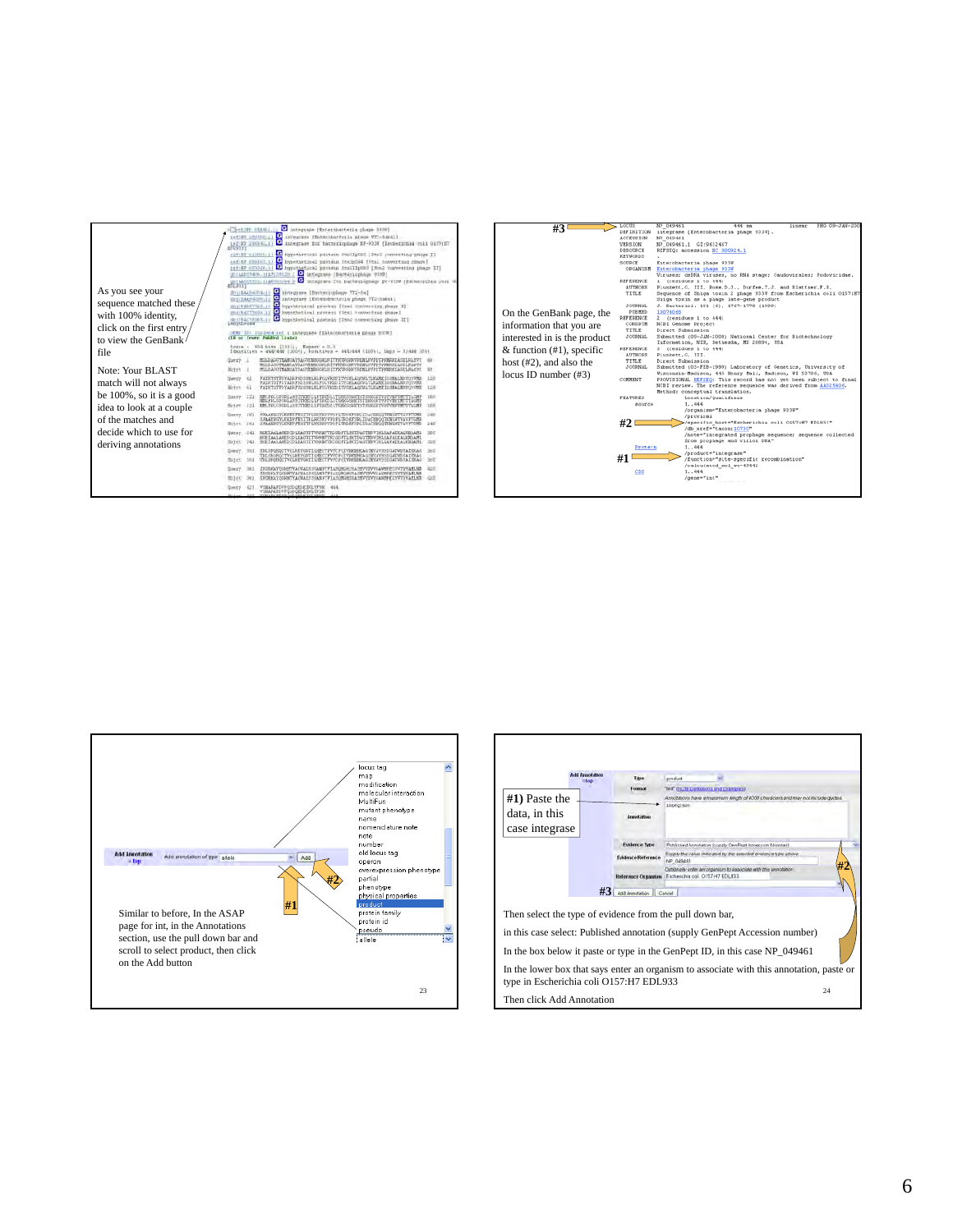





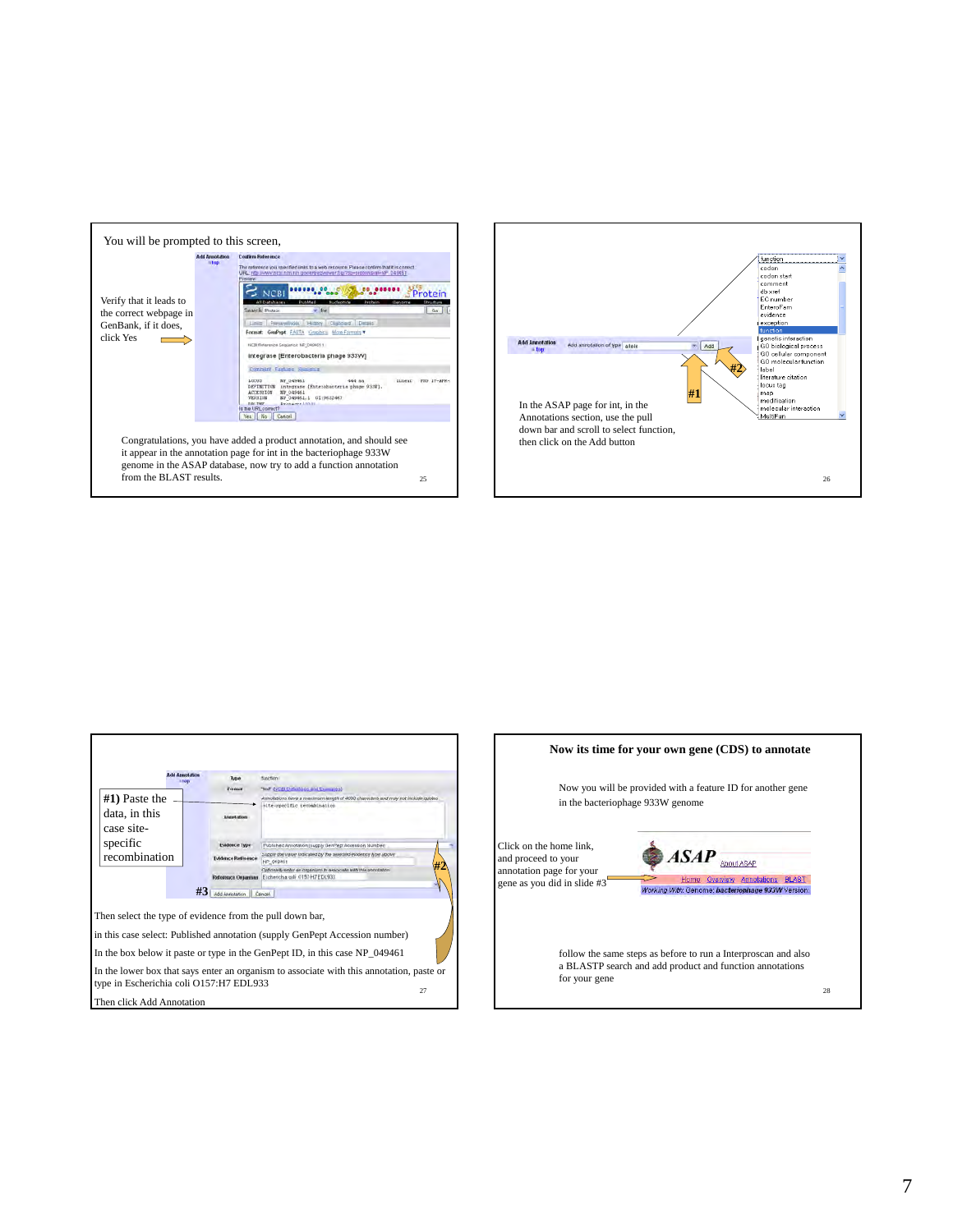



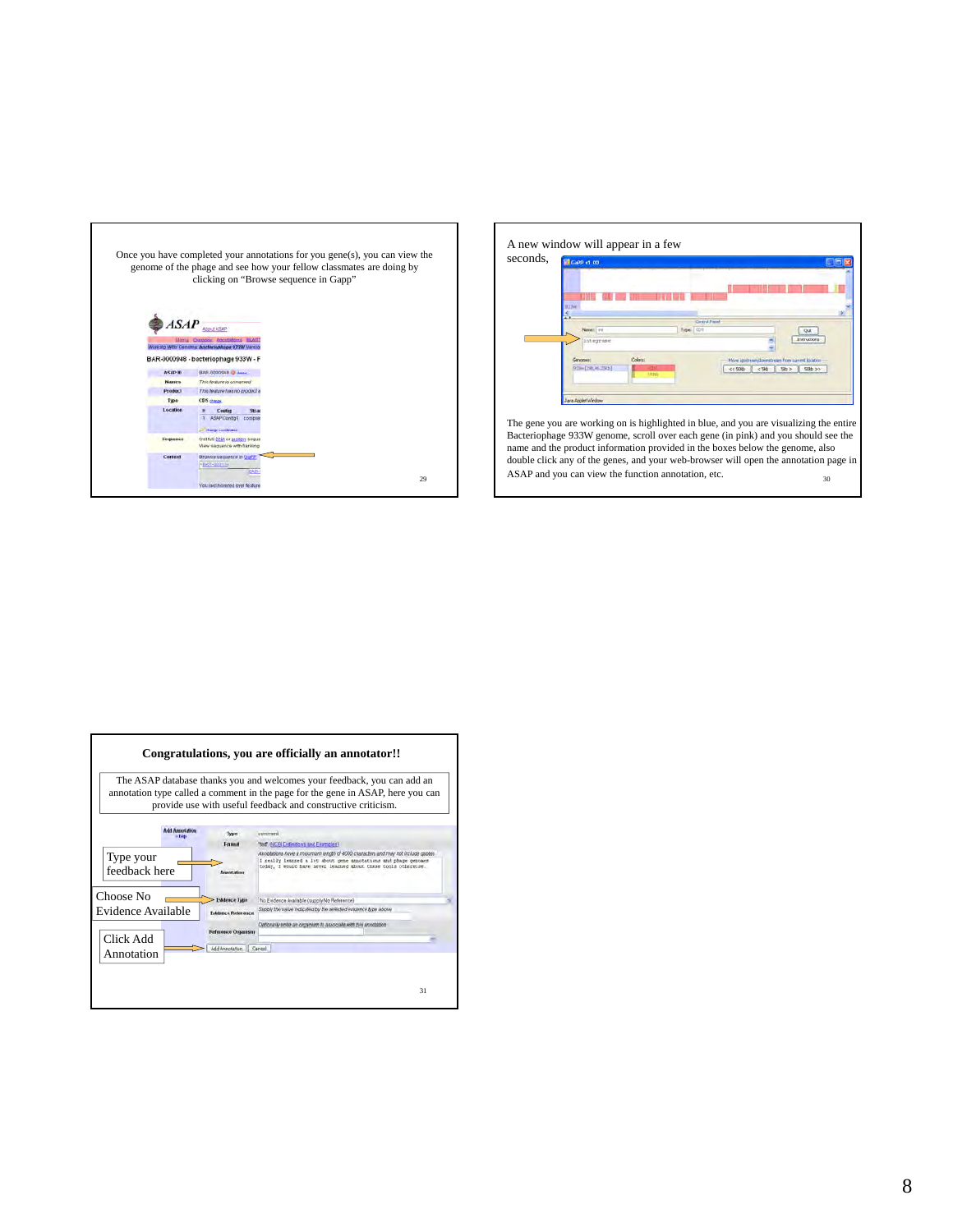## **Annotation of the bacteriophage 933W genome: an inclass interactive web-based exercise**



1

3

## **Genome: The entire collection of genetic information of an organism**

- Everybody has a genome
	- Viruses, bacteria, archaea, eukaryotes (fungi, plants & animals)
	- They can range from thousands to billions of base pairs (bp) of DNA (some viruses have RNA genomes)
	- Genomes can consist of one or many chromosomes
	- Chromosomes can be linear or circular

## **History of DNA sequencing and genome research**

-Methods for determining the sequence of DNA were developed in the early 1970's.

-Frederick Sanger and colleagues determine the first complete genome sequence of all 5,375 nucleotides of bacteriophage  $\phi$ X174 (sequence completed in 1977, Nobel prize awarded in 1980).

**10 genes**

[Sanger F. *et al*., Nature 265, 687-695 (1977)]

## **History of DNA sequencing and genome research (cont.)**



[Sanger F. *et al.* J. Mol. Biol. 162, 729-773 (1982)]

2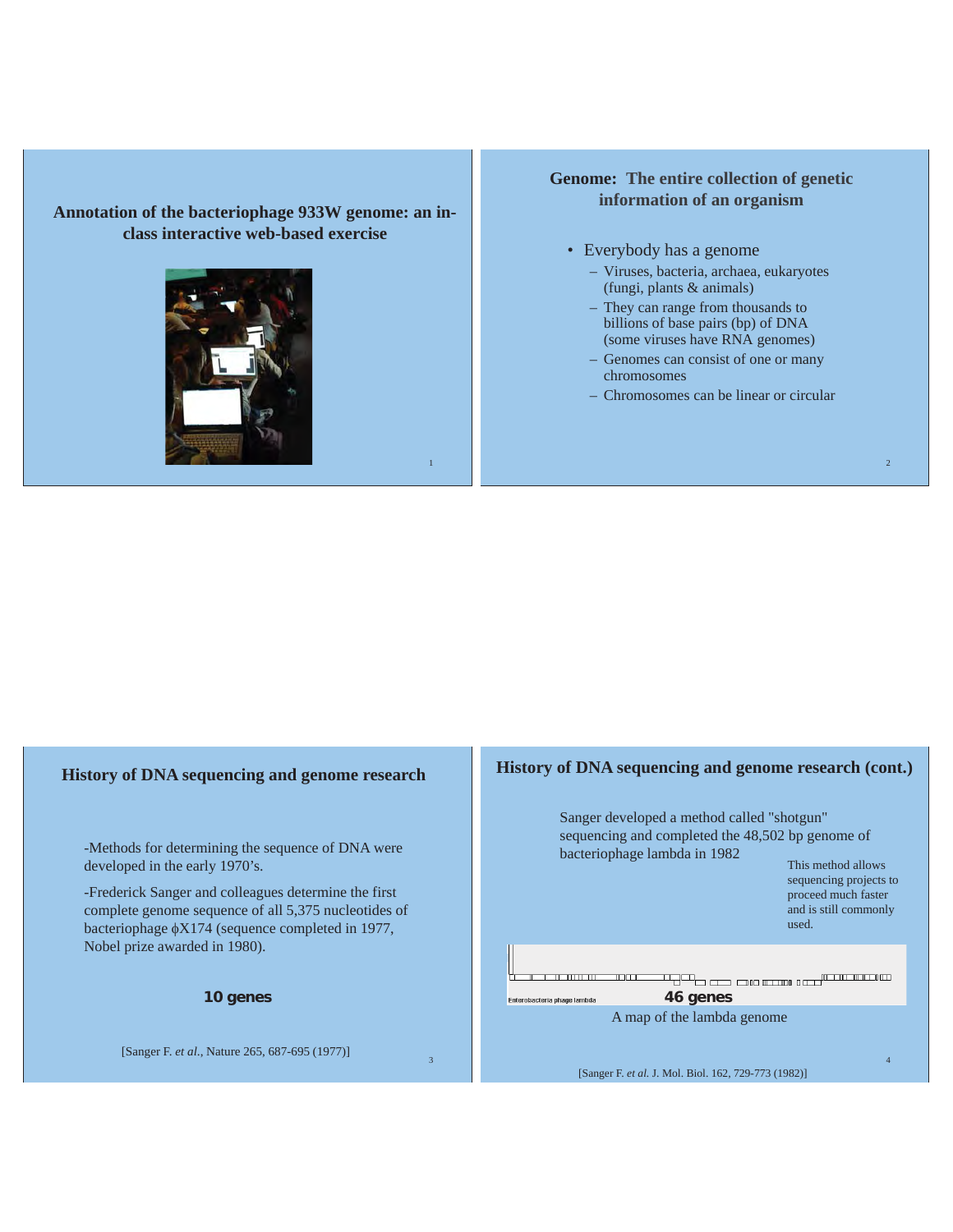## **1995** Haemophilus influenza **sequenced**

- Craig Venter and colleagues at The Institute for Genomic Research (TIGR) reported the first complete genome sequence of a (nonviral) organism, *Haemophilus influenza.*
- used shotgun sequencing
- assembled ~24,000 DNA fragments into the whole genome using the "TIGR assembler" software
- 1,830,138 bp genome
- 13 months to sequence

**1,709 genes**

## **1996 Yeast Genome Sequenced**

- *Saccharomyces cerevisiae (***ale yeast***)*
- The yeast genome sequence was completed by an international consortium (74 labs) started in 1989.
- 16 chromosomes, 12,070,900 bp.
- **~6,269 genes**

5

7



Cells of *S. cerevisiae* by David Baumler

## **Other eukaryotic genomes**

*Drosophila melanogaster,*

Increase in genome size

Increase in genome size

**Fruit fly ~13,000 genes, completed 2000**

*Caenorhabditis elegans*

**Nematode ~19,000 genes, completed 1998**

*Arabidopsis thaliana* **(plant) ~26,000 genes, completed 2000**

**Humans???**



**~30-40,000 genes**

### **The Human genome**

- 1999 First human chromosome sequenced
- 2001 Human genome "completed"
- 23 chromosomes (haploid genome), 3,038,000,000 bp
- Francis Collins and Craig Venter
- September 2007, Venter publishes the sequence of his own diploid genome
- Venter announces plan to sequence 10,000 human genomes in 10 years
- in the future \$100 human genomes

6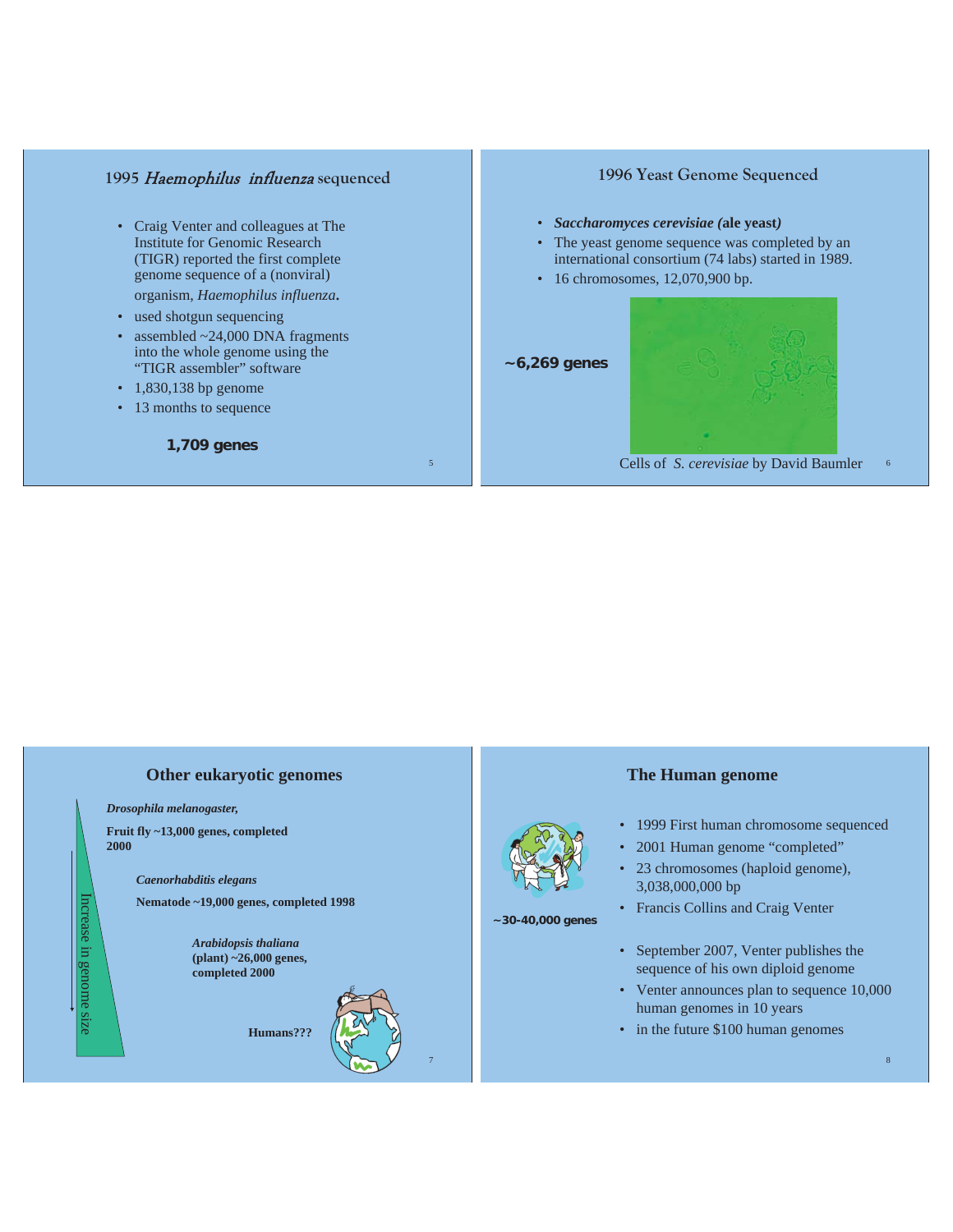## **Part of a genome sequence**

9 ACATATGAAGTCAATTATCAAGCATTTTGAGTTTAAGTCAAGTGAAGGGCATGTAGTGAGCCTTGAGGCTG TCAGCGAAGATGAGATAGTTTTTAAAGGTGGGATTTCCCCACCTTTAAAAAGCGAGAAGTCCCGGTTTTAA AGAGGAGTAAAATCCTCTTTTTCTAGCCCACTCAGGTGGTTTTTTTGGTTTTCGCTCCTTGCCGCATCTTC TGTGCCTTTGATGGCGGCTGGTTGGGGTGAAAGGCTGCATATTCCAGAATTTCAGACAGTAGATTGTTTTT GAAATCTTCCGTTTTATCGTTGACGAACTTAACCATCCTGTTGAAATCATCTTCCTTTGATACACCTTCAG GAAATGCCTTAGGAACTGATGTTTGGCTATCCAAGGCATCTTGCAATATCTGCACGATCTCCGAATTCATT GATCGCCCATTGGCCTTTGCTCTGGCGGCAACTGCGTCACGCATACCGTCAGGCATCCTAACTGTAAATCT CTCAATGAAAGCTGGATCTTCTTTTTCAGTCATCATCTTAAACCATAAAAATTTATACAAAACACACTAGC ATCATATTGACATTACCCACAATGACATCATAATGGTGTCAGGCATCAAAATGATGTCATCATGACAAGGG GAAAGTAAATGCAAGATGTTCTCTATACAGGTCGTAAGAACGACAGCTTTCAGCTTCGTCTGCCTGAGCGA ATGAAAGAAGAGATCCGTCGCATGGCAGAGATGGACGGCATTTCGATTAATTCTGCAATCGTGCAGCGCCT TGCTAAAAGCTTGCGTGAGGAAAGAGTTAATGGGCAGTAAAAACAGCGAAGCCCGGAAGTGTGGGGACACT AACCGGGCTTCTAATGTCAGTTACCTAGCGGGAAACCAACAATGACCAGTATAGCAATCTTTGAAGCAGTA AACACTATCTCTCTTCCATTCCACGGACAGAAGATCATAACTGCGATGGTGGCGGGTGTGGCGTATGTGGC AATGAAGCCCATCGTGGAAAACATCGGTTTAGACTGGAAGAGCCAGTATGCCAAGCTCGTTAGTCAGCGTG AAAAGTTCGGGTGTGGTGATATCACCATACCTACCAAAGGTGGTGTTCAGCAGATGCTTTGCATCCCTTTG AAGAAACTGAATGGATGGCTCTTCAGCATTAACCCAGCAAAAGTACGTGATGCAGTTCGTGAAGGTTTAAT TCGCTATCAAGAAGAGTGTTTTACAGCTTTGCACGATTACTGGAGCAAAGGTGTTGCAACGAATCCCCGGA CACCGAAGAAACAGGAAGACAAAAAGTCACGCTATCACGTTCGCGTTATTGTCTATGACAACCTGTTTGGT GGATGCGTTGAATTTCAGGGGCGTGCGGATACGTTTCGGGGGATTGCATCGGGTGTAGCAACCGATATGGG ATTTAAGCCAACAGGATTTATCGAGCAGCCTTACGCTGTTGAAAAAATGAGGAAGGTCTACTGATTGGCGT ATTGGAAGGCGCAAAAAGAAAAGCCAGCAGATGGGCTGCTGGCATTCATTGGGTATATGAACTTTCGGAGA CAAGCTTTAAAGGCAAGCCAGTTTTTTTAGCAATTGATTTGGCTAAGGCTCTCGGGTACTCAAATCCGTCA

### **What exactly are annotations?**

Genome annotation is the process of attaching biological information to sequences. It consists of two main steps:

- 1.-identifying elements on the genome, a process called "structural annotation" or "gene finding". Today much of this is automated with computers, yet ~50-90% of the actual genes can be predicted, still requires a person(s) to finish predicting them all.
- 2.-attaching information to these elements such as their molecular and biological functions.

#### **Annotation step #1: Structural Annotation** UAD Tyr<br>UAC Stop<br>UAG Stop Stop<br>Trp OFFICERS AND LEADER CONSUMERS **ATATACOSTATION CARDINAL REGION COMPANY DE CONTACTALE COMPANY**<br>TOCALCETHA COOPERATE COMPANY REGION CONSERTED CONSERTING CONSERT Ser of  $\mathfrak{so}$ Lys THE R. P. LEWIS CO., LANSING MICH. GCC<br>GCA<br>GCA<br>Ala GAU AIR GGU<br>GAC AIR GGO<br>GAA ON GGA ren. Giy  $\overline{\mathbf{u}}$ Example of a gene - the start codon is The genetic code (Courtesy of the green and the stop codon is red National Institutes of Health) **Structural annotation** consists of the identification of genomic elements (e.g. genes). •Open Reading Frames (ORFs) also called coding sequences (CDSs) must have a start codon and a stop codon

•location of regulatory motifs (such as promoters and ribosome binding sites)

•This step is typically automated using gene prediction software

### **Annotation step #2**

**Functional annotation:** consists in attaching biological

- information to genomic elements.
	- •biochemical function
	- •involved regulation and interactions
	- •expression
	- •cellular location

11

## **Three examples of annotations for one gene:**

•**Name/synonym**: a short "word" used to refer to the gene (Ex. *ureC*)

•**Product**: a descriptive protein name (Ex. Urease gamma subunit)

the hydrolysis of urea to form ammonia and carbon dioxide) •**Function** : Describes what the protein does (Ex. Catalyzes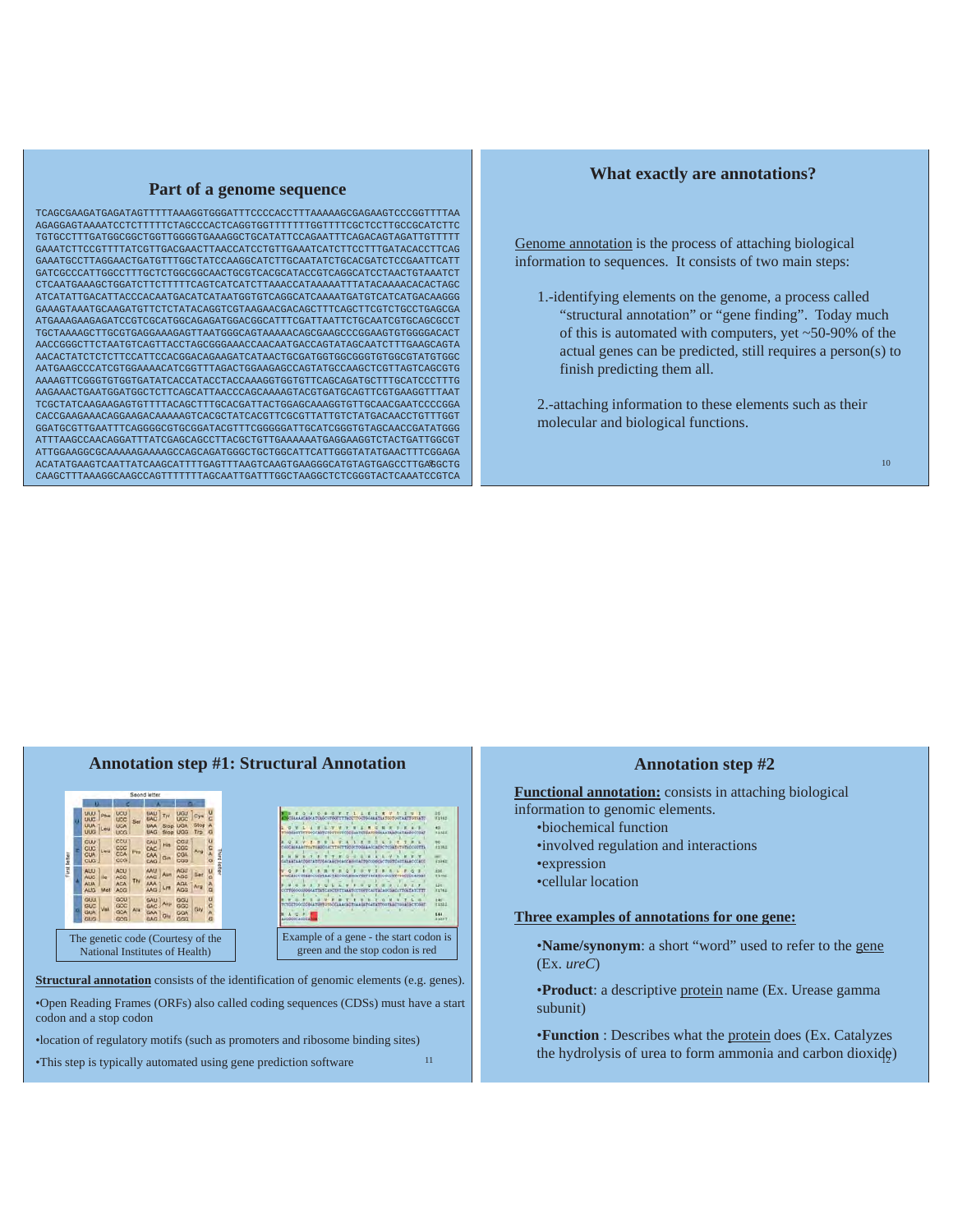## **When is the gene product a "Hypothetical Protein"**

- When a gene is identified, but the predicted protein sequence doesn't have an analog in protein database(s) (for example the search in Interproscan returns no result)
- A protein whose existence is predicted, but there is no evidence that it is expressed in vivo
- These are called hypothetical protein, and are added as product annotations
- Sometimes the function of a hypothetical protein can be predicted by searching for domains in a protein database, often though they are annotated as function "unknown"
- Even in the genome of "the most studied microorganism", nonpathogenic *E. coli* K-12, ~30% of the genes are annotated as hypothetical proteins.

**A genbank file Frame Boards** ABB79861<br>Vremer alpha sumunit (Vre<br>sumpt: pheumonime RGB 786 LOCUN<br>REFINITION imie międa wieniart (Ore<br>dę. pierwodzimi ROB 786<br>1980: 1 - 01:18090:031<br>2004: 1 - 01:18090:031<br>2004: 2010/047.1 一般の Organism from which the sequence was Editiin postekulas 1984.<br>teriar Protesbanteria: Ga characterized EFERENCE<br>AUTRORS  $n, k, \ell_1, \ldots, n_k$  $\mathbb{R}$ monia Demme Bequencing Froject CORINTS 36) Denetima, Manmas Regul<br>3t. Louia, NJ 63108, USA /Qualifiers List of annotated "Elebricity p features C TOOTLL ROB<br>""pordemaine"<br>"C-TOOTLLE" Posted Product Structural annotation Function isi. .<br>.211, 22, 24, 39. . 42, 44, 50, 53, . 55, 102. . 15<br>7. . 469, 474, 562. . 566. Name of the 14 gene (*ureC*) f="CDD+1,001.0"<br>>4, 13%, 107, 237, 259, 240, 273, 277, 120, 510, 510, ... 00)<br>vie="act:11="  $426$ 

## **How is all of the sequence data stored and what do we do with it?**

## **National Center for Biotechnology Information (NCBI)**



(http://www.ncbi.nlm.nih.gov/)

15

13

## **We are going to annotate a phage genome today**

- What type of genes should we anticipate finding in the phage genome?
- •Structural components of a phage
- •Phage replication proteins
- •Machinery for integration into the host genome

You are going to annotate the bacteriophage 933W genome. This phage was found in the genome of *E. coli* O157:H7. The phage genome contains the genes *stx2A* and *stx2B* that encode the shiga toxin 2 protein, that contributes to disease in humans.